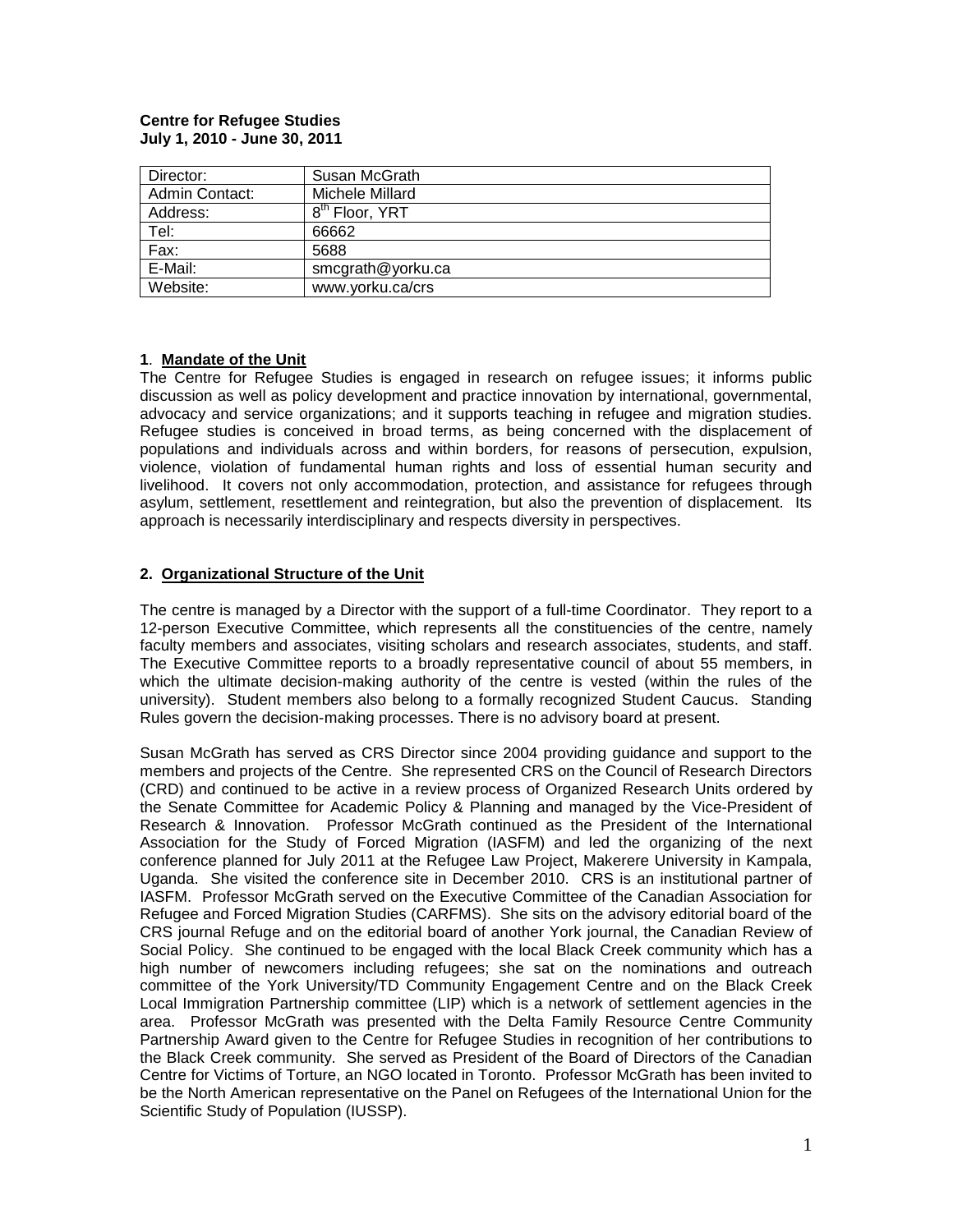As Principal Investigator of the Refugee Research Network (SSHRC Cluster grant), Professor McGrath continued to oversee the management of the project chairing the Executive Committee and the Management Committee as well as leading the Knowledge Mobilization Working Group. She initiated collaboration with York's Centre for Research on Latin America and the Caribbean to support the development of a research partnership with RRN colleagues from Javeriana and Los Andes Universities in Bogota, Colombia. In November 2010 at a workshop in Bogota supported by the RRN and an IDRC grant, the Latin America Network on Forced Migration (LANFM) was established. It is a network of academic and NGO researchers in the Latin America region committed to creating knowledge about forced displacement in Latin America. The project is also working to strengthen ties between Canadian and Latin American researchers and NGO researchers. Professor McGrath was the PI on a SSHRC Partnership Grant proposal to support the work of LANFM that was rated 4A but not funded and will be re-submitted in the next grant round. She has also supported the BHER project lead by Professor Giles and the collaboration with the Australian Catholic University on the education initiative for refugees along the Thai Burma border. She worked with the leads of other RRN research cluster grants in the development of their projects and proposals. She also maintained relationships with the institutional members of the RRN including UNHCR and the eight global research centres.

Professor McGrath's other research projects include an IDRC grant to strengthen the School of Social Work at the National University of Rwanda (NUR). With Canadian colleagues, she travelled to Rwanda in December where a workshop was held that resulted in a commitment to establish a Centre for Social Work Practice and Education at NUR. The group is seeking further funding for this initiative. Professor McGrath is a co-applicant on a SSHRC CURA grant Assets for Youth lead by Professor Uzo Anucha of York with the Black Creek community and serves on the evaluation working group. Work on two SSHRC Standard grants continued with two articles published from the *Social sustainability, diversity and public space in three Canadian cities* project lead by Barbara Rahder of York with CRS faculty members Ranu Basu, Liette Gilbert and<br>Patricia Wood. The second Standard grant, *Impact of Collective Trauma on Community* The second Standard grant, *Impact of Collective Trauma on Community Organizing* is with colleagues from McMaster and Ryerson Universities and has the Salvadorian refugee community as one of its study groups. With colleagues at York in Psychology and Nursing, she is exploring the development of a research project that considers the well being of the families of Karen refugees, many who are living in the Black Creek community. She is in discussion with colleagues at the Australian Catholic University about a comparative study of the settlement experiences of the Karen in both countries. Professor McGrath also supervised Masters' and Doctoral students and served on two administrative committees in the School of Social Work.

Dr. Wenona Giles continued to serve as Deputy Director of CRS this past year participating in the overall management of the Centre as a member of the CRS Management Committee. She organized the CRS-CERIS autumn and winter seminar series with Professor Valerie Preston, the Director of CERIS and served as Academic Director of the Summer Course on Refugee Issues. She led a revisioning exercise for the CRS Summer Course and website. Giles worked with Professor Don Dippo, other CRS scholars and staff (including Hyndman, McGrath, Millard, Orgocka, Roth, Vandergeest), the office of the AVPRI, the York Foundation and international partners to raise a total of close to \$600K (SSHRC, MasterCard Foundation, York University Academic Initiative Fund) for two projects related to the delivery of university courses and degrees to refugees in long term refugee situations: i) the launch of a 2 year international Partnership (including a Partnership Workshop held in Kampala, Uganda) and one year Feasibility Study towards the development of on-site and on-line degrees and diplomas for refugees in the Dadaab camps; ii) the delivery of an on-line (blended) geography course that is part of an Australian Catholic University Diploma for refugees on the Thai-Burma border. As a senior co-applicant of the SSHRC RRN Cluster grant, Dr. Giles participated in the management of the project through the RRN Executive Committee, Management Committee and as lead of the Tertiary Education Cluster, Evaluation Working Group and member of the PRS Cluster and Gender Research Cluster. She also continues to research, publish and present on her research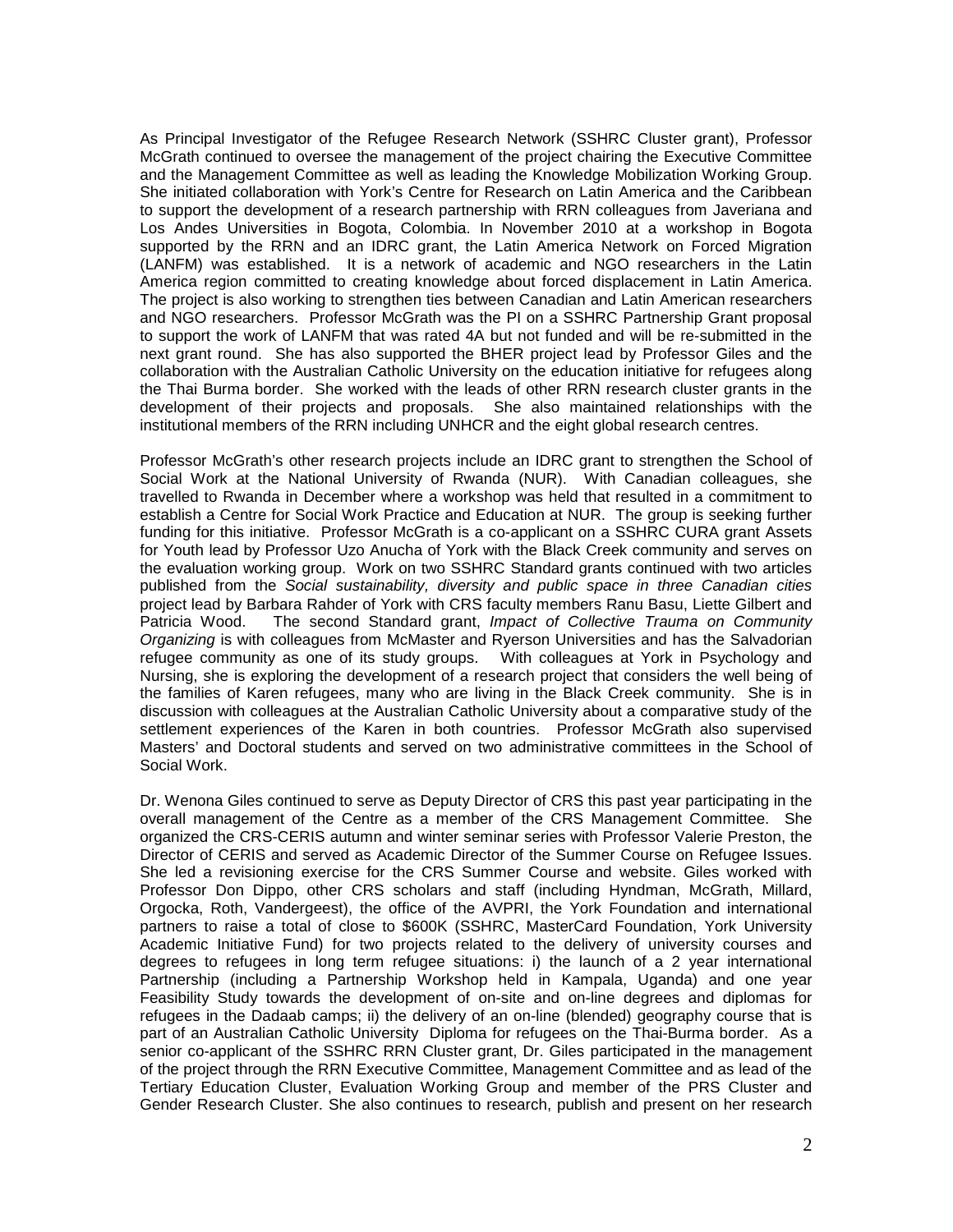on long-term refugee situations, supervise her many graduate students, fulfill her undergraduate and graduate teaching and many service commitments to the Anthropology Department and to York University.

Associate Director Dr. Jennifer Hyndman conducted a review of refugee integration in Canada for the United Nations High Commissioner for Refugees. The report surveyed existing research on social, economic, political and cultural indicators of refugee participation in Canadian society and is available on the CRS website. Dr. Hyndman also worked with Dr. Wenona Giles (P.I.) and other faculty to compete successfully for SSHRC and foundation funding for the Borderless Higher Education for Refugees (BHER) project to bring portable skills to refugees in protracted situations in Dadaab, Kenya. As part of the Gender and Sexuality group of the Refugee Research Network (RRN), and working with Dr. Sean Rehaag of Osgoode Hall, Hyndman helped to launch a new resource for refugee scholars: an annotated bibliography of research related to LGBT refugee claims; this can be found on the RRN website. Dr. Hyndman published her own book, Dual Disasters, earlier in 2011, a tome that explores humanitarian aid at the intersection of war and the 2004 tsunami in Indonesia and Sri Lanka. In April 2011, with Dr. Gerry Pratt (UBC) she was awarded a SSHRC Standard Grant to study the politics of belonging in the Sri Lanka Tamil diaspora in Toronto. In Uganda, she gave a plenary talk at the International Association of Studies in Forced Migration on the challenges facing sexual minority and transgender (LGBT) refugees.

Dr. Christina Clark-Kazak continued as a resident at CRS, and continued her involvement with CARFMS as President. Drs. Nergis Canefe continued as Associate Director in charge of the CRS Education Programs, and Gerald Kernerman was on parental leave. Dr. Sean Rehaag from Osgoode Hall Law School continued as a resident at CRS.

Dr. Mohammed K. Hassan continued his work as CRS Education Program Student Advisor with responsibility for the Diploma and Certificate programs as well as the coordinator of the Continuing Education Certificate Program. On July 1, 2010, Prof. Michael Barutciski of Glendon College became the Editor-in-Chief of Refuge: Canada's Periodical on Refugees. Doctoral student Brigitte Cairus assumed the role of the Summer Course Coordinator.

Aida Orgocka continued as the Research Development Officer for CRS and the RRN on a parttime contractual basis. Her main objectives were to identify funding needs through consultation with RRN members, identify potential funders, assist with the development of relationships with potential funders and to prepare and submit funding proposals. Aida has been involved in writing and providing feedback to the following grant proposals:

(1) Regional Network on Refugee and Forced Migration Studies in South America: Support for proposals to SSHRC Partnership Grant (approximately \$440,000 annually four years total); rewrite of the Latin America and Caribbean Research Exchange Grants (ceiling \$15,000) (successful); Swiss Fund for Development (up to \$14,000); SSHRC Aid to Workshop Grant (close to \$25,000) (successful); summary bid for Citizenship and Immigration Canada (further action was not taken due to change in policy); International Development Research Centre (close to \$12,000) (successful).

(2) Tertiary Education for Long-Term Refugees in Kenya and the Thai Burma Border: proposals to SSHRC (ceiling CAD \$200,000), MasterCard Foundation (approximately \$256,000) and York University Academic Innovation Fund (\$60,000) (all successful). She has continued to advise on other funding opportunities and partnership building regarding this initiative on both sites.

(3) Supported the preparation and submission of the application for SSHRC Aid to Journals for Refuge, CRS Journal (\$30,000 annually for three years, successful).

Aida also supported the Summer School (fundraising and communication strategy).

Michele Millard completed her seventh year as CRS Coordinator, and third year as project coordinator of the Refugee Research Network. To support CRS' commitment to the community, she remains a member of the editorial committee of Refugee Update, a Canadian journal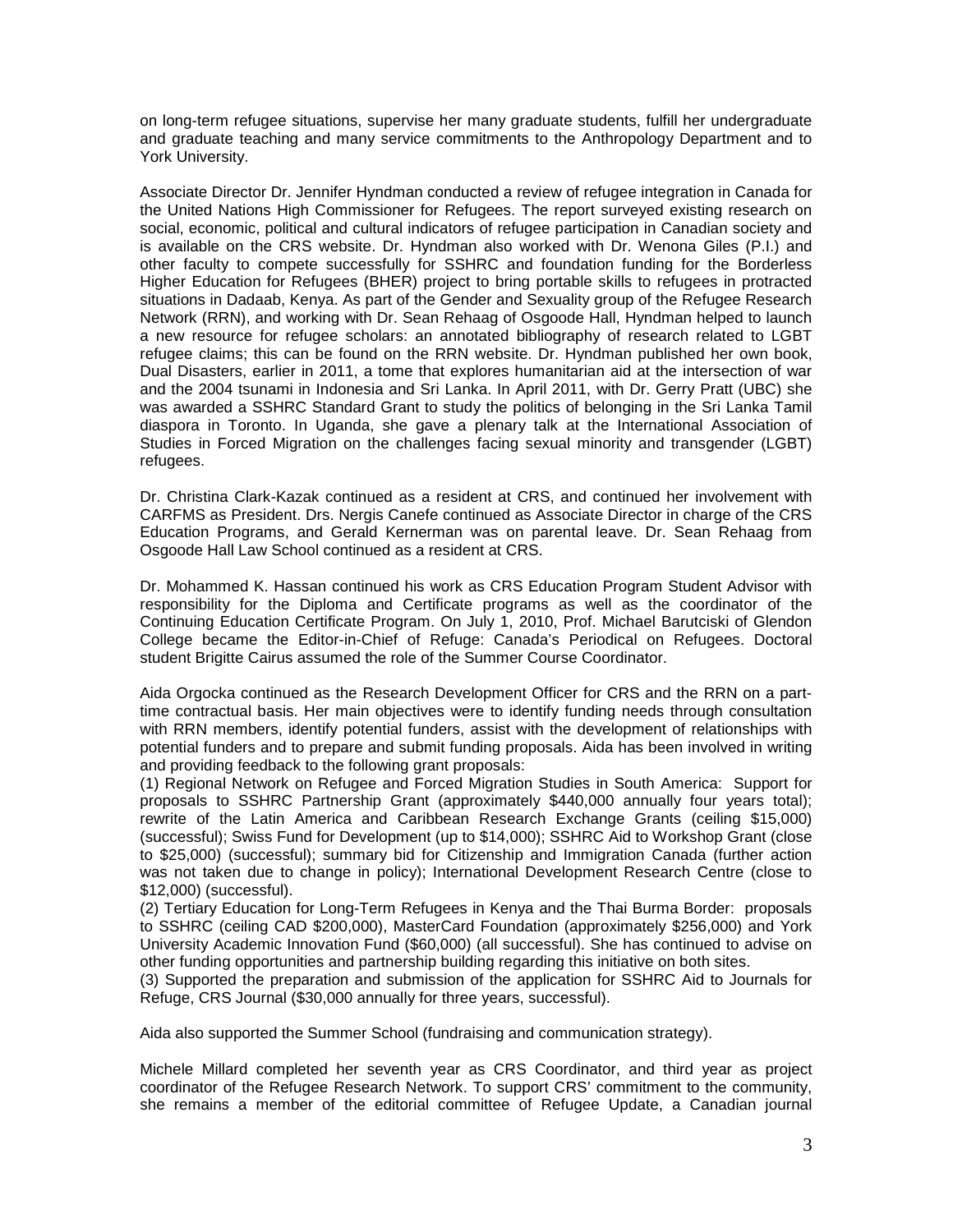published for the settlement sector. In addition to maintaining the CRS and IASFM websites, she also administers twelve listserves, six of which are community-based. Ms. Millard continues to oversee the management of the Resource Centre that was maintained by Research Assistant Faida Abu Ghazaleh and work study students. Ms. Abu Ghazaleh was responsible for general oversight of the Resource Centre as well as designing a simplified cataloguing system for the collection. As the Coordinator of CRS, she is responsible for much of the Centre's communications, financial and human resources management, and event management.

As Project Coordinator of the RRN, she has been active in Project Development/Administration, including:

1. Creating and operationalizing various technical tools that can be used by a virtual network. This includes blogs, discussion forums, Researcher Directory, online resources conference and seminar announcements, job postings, shared syllabi, post secondary programs in forced migration studies, ReSearch engine, Youtube, Twitter, Facebook

2. Working with York's Scott Library digital initiatives, creating and populating the Refugee Research Network (RRN )institutional repository, developing an open access policy and a self archiving policy for the RRN

3. Supervising administrative staff, graduate student Research Assistants and Graduate Assistants in the development of content and intellectual property policies of the site, including a biannual eNewsletter and a New Scholars Network-directed eJournal

4. Providing technical support to users of the RRN site, as well as the International Association for the Study of Forced Migration (IASFM)conference and the Canadian Association for Refugee and Forced MigrationStudies sites.

5. Delivering workshops and demonstrations of the website to various stakeholders, including community groups, participating on conference presentations with the PI and other co applicants and collaborators

6. Developing outreach initiatives to researchers and community groups that produce research to become members of the RRN and to encourage them to begin using the tools available

7. Supervising project RAs in sourcing and uploading value added content to the site

8. Coordinating taping, streaming and uploading of lectures and seminars and other multimedia content

9. Supporting cluster leads in managing their online groups, uploading materials, training

8. Providing support to RRN partners in developing new proposals and grant applications.

Evan Leibovitch continued as an open source architect on a part time basis to develop the RRN website and he provides advice and direction generally on IT issues at CRS. Susan Atkinson also continued as a half-time administrative assistant by the RRN to help reduce the workload on Michele Millard who is Coordinator of CRS and Manager of the RRN.

Over the year, CRS employed 8 work-study students, 24 graduate assistants and research assistants on research projects.

### **2010-2011 CRS Executive Committee**

Ranu Basu, faculty Nergis Canefe, faculty, associate director Don Dippo, faculty Wenona Giles, faculty Luann Good Gingrich, faculty Jennifer Hyndman, faculty, associate director Fahim Quadir, faculty James C. Simeon, faculty, deputy director Philip Holdsworth, student caucus Robert Lidstone, student caucus Michele Millard, coordinator Susan McGrath, faculty, director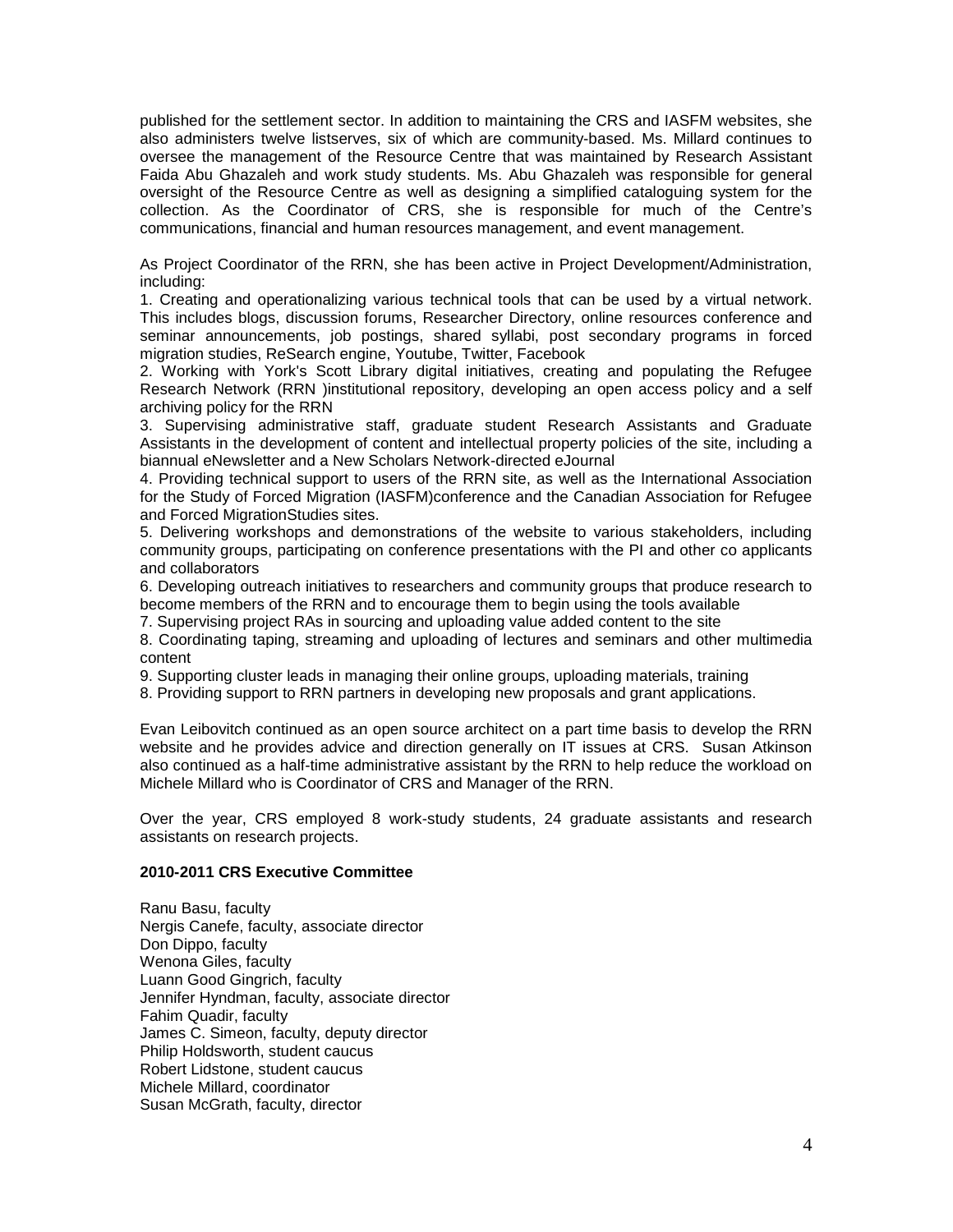# **3. Active Membership List** \*

**CRS SCHOLARS** are full time or emeritus faculty members at York University, or elsewhere, or senior (non-student) researchers not affiliated with a university. They not only engage in research in the field, but are expected to participate in the intellectual life of the Centre.

| <b>First Name</b> | <b>Last Name</b>     | Date of Entry  | Date of<br>Leaving |
|-------------------|----------------------|----------------|--------------------|
| Howard            | Adelman              |                | Dec. 2012          |
| Uzo               | Anucha               | Sept. 17 2007  | Sept. 2010         |
| Sasha             | Baglay               | Jan 16 2009    | May 2012           |
| Deborah           | <b>Barndt</b>        | April 18 2006  | Apr. 2012          |
| Ranu              | Basu                 | June 13 2005   | Oct. 2012          |
| Nergis            | Canefe               | Dec. 2003      | Dec. 2012          |
| Michael           | Creal                | Dec. 2 2002    | Dec. 2012          |
| Alison            | Crosby               | March 17 2008  | Mar. 2011          |
| Don               | Dippo                | Sept 26 2005   | Oct. 2013          |
| Marcela           | Duran                | Sept. 22 2008  | Sept. 2011         |
| Tony              | Fang                 | April 12 2011  | April 2014         |
| Liette            | Gilbert              | Mar 17 2008    | Mar. 2011          |
| Wenona            | Giles                | Dec. 2 2002    | Dec. 2012          |
| Luin              | Goldring             | Dec. 2 2002    | Dec. 2012          |
| Luann             | <b>Good Gingrich</b> | July 29 2008   | Jun. 2011          |
| Mohammed          | Hassan               | Aug. 2001      | Aug. 2012          |
| Zulfikar          | Hirji                | Sept. 2008     | Sept 2011          |
| Jennifer          | Hyndman              | Aug. 26 2002   | Aug. 2012          |
| Michaela          | Hynie                | Jan 16 2009    | Jan 2012           |
| Pablo             | Idahosa              | Feb. 16 2000   | Dec. 2012          |
| Gerald            | Kernerman            | Feb. 14 2006   | Feb. 2012          |
| Kyle              | Killian              | Feb. 14 2006   | Feb. 2012          |
| Janice            | Kim                  | April 12 2011  | April 2014         |
| Lawrence          | Lam                  | Dec. 2 2002    | Dec. 2012          |
| Michael           | Lanphier             | Dec. 2 2002    | Dec. 2012          |
| Paul              | Lovejoy              | Sept. 12 1999  | Dec. 2012          |
| Libby             | Lunstrum             | July 29 2008   | Jun. 2011          |
| Willem            | Maas                 | Sept. 17 2007  | Sept. 2013         |
| Susan             | McGrath              | June 13 2001   | Dec. 2013          |
| James             | Milner               | Dec. 2003      | Sept. 2011         |
| David             | Murray               | Feb. 18 2011   | Feb. 2014          |
| Peter             | Penz                 | 1999           | Dec. 2010          |
| Valerie           | Preston              | Jan. 20 2001   | Jan. 2012          |
| Fahimul           | Quadir               | Dec. 20 2002   | Dec. 2012          |
| Susan L.          | Ray                  | July 29 2008   | Jun. 2011          |
| Sean              | Rehaag               | 5/14/2009      | May 2012           |
| Nandita           | Sharma               | Oct. 20 2005   | Oct. 2011          |
| James             | Simeon               | June 7 2007    | Jun. 2013          |
| Alan B.           | Simmons              | $? - ? 1999 -$ | Dec. 2012          |

#### **York-based CRS Scholars**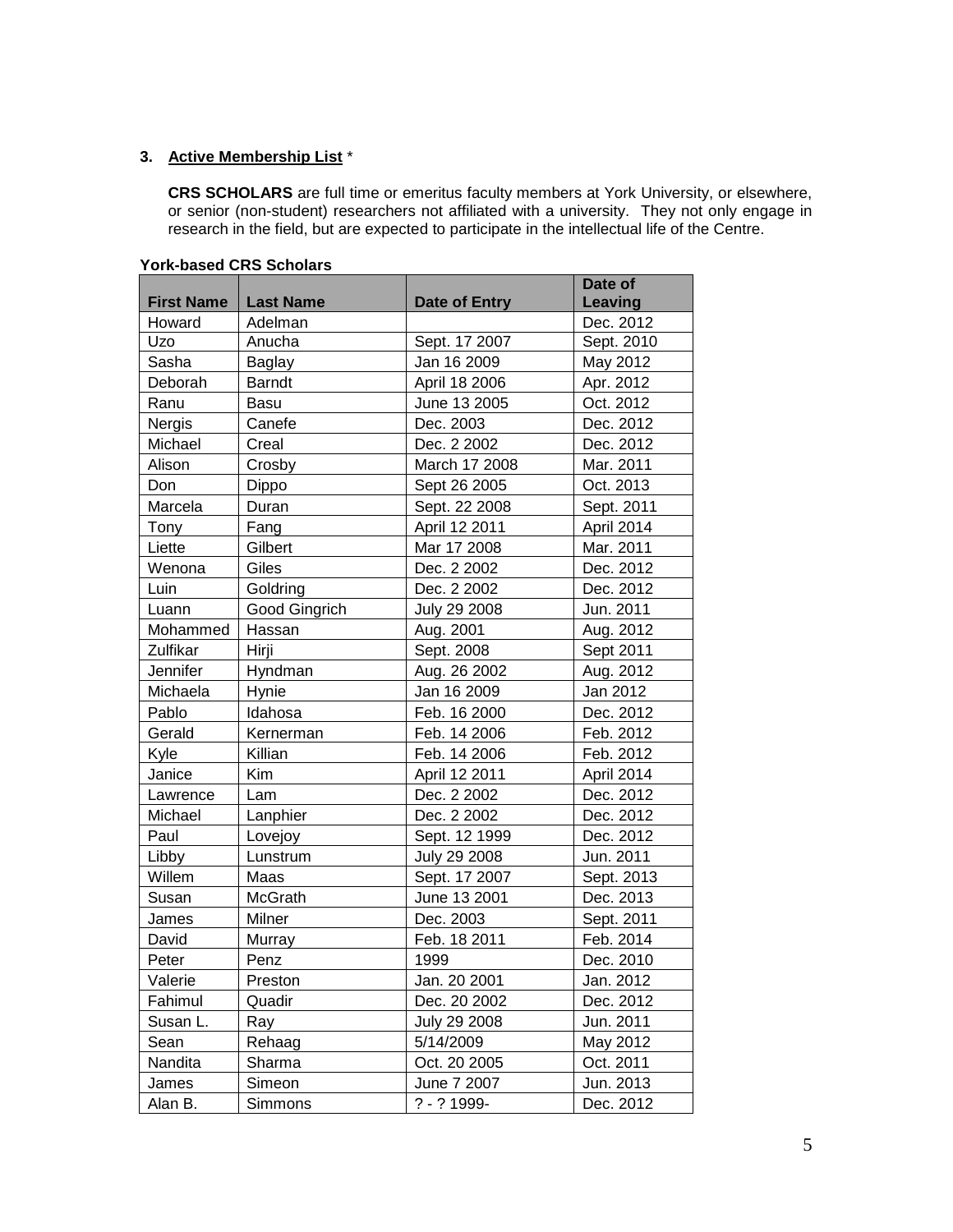| Dagmar   | Soennecken | Mar 17 2008   | Mar. 2011  |
|----------|------------|---------------|------------|
| Frehiwot | Tesfaye    | Sept. 18 2006 | Sept. 2011 |
| Daphne   | Winland    | Apr. 12 2002  | Dec. 2012  |
| Patricia | Wood       | Mar 17 2008   | Mar. 2011  |
| Anna     | Zalik      | Sept. 17 2007 | Sept. 2010 |

## **Scholars affiliated with other institutions, Independent and Community Scholars**

| <b>First Name</b> | Last Name       | Date of Entry | Date of<br>Leaving |
|-------------------|-----------------|---------------|--------------------|
| Iman              | Ahmed           | Sept. 20 2010 | Sept. 2013         |
|                   | Aiken           | Jan. 2 2002   | Jan. 2012          |
| Sharryn           | Bardouille      | Sept. 2005    | August 2013        |
| Raj               |                 |               |                    |
| Pablo             | <b>Bose</b>     | Aug. 26 2002  | Sept. 2011         |
| Zilia             | Castrillon      | Sept. 29 2010 | Sept. 2013         |
| Rudhramoorthy     | Cheran          | Feb. 16 2000  | Sept. 2011         |
| Tom               | Clark           | Dec. 2 2002   | Dec. 2012          |
| Janet             | Cleveland       | Sept. 17 2007 | Sept. 2010         |
| <b>Bruce</b>      | Collet          | Sept. 2004    | Dec. 2012          |
| Shukria           | Dini            | Oct. 2004     | Sept. 2010         |
| Sarah             | Dryden-Peterson | Mar. 2 2010   | Jan. 2013          |
| Goveas            | Jacinta         | Nov. 2002     | Mar. 2013          |
| Gillian           | Kerr            | Sept. 26 2005 | Sept. 2011         |
| Audrey            | Macklin         |               | Dec. 2012          |
| James             | Milner          | Dec. 2003     | Sept. 2011         |
| Peter             | <b>Nyers</b>    | Dec. 2003     | Dec. 2011          |
| Debnath           | Priyanka        | Mar. 18 2010  | Mar. 2013          |
| ljaz              | Qamar           | Aug. 27 2002  | Sept. 2011         |
| Natalia           | Vasquez         | Sept. 29 2010 | Sept. 2013         |

**CRS GRADUATE FELLOWS** are graduate students at York University who are enrolled in the Diploma in Refugee and Migration Studies. There were 44 graduate students in total enrolled in the Diploma Program.

#### **CRS Student Caucus for 2010-11**

Chair: Philip Holdsworth; Conference Co-Organizers: Oana Petrica & Abetha Mahalingam; Secretary: Christie Oh; Treasurer: Angelica Jacobs; (there was no vice-chair position this year: the initially appointed Chair withdrew from his position and Philip Holdsworth filled in the role)

**2010-2011 GA/RAs:** Brigitte Cairus, Paula Popovici, Oana Petrica, Veronica Fynn, Negin Dahya, Faida Abu-Ghazaleh, Joseph Monywiir, Charly Soza, Irene Tumwebaze, Tha Dar Hsae, Marian Turniawan, Tanya Zayed, Gunjan Syal, Chizuru Ghelani Bahreini, Robert Lidstone, Fenn Stewart, John Carlaw, Wesley Oakes, Irmtrud Hutfless, William Payne, Julie Young, Zilia Castrillon, Sonja Killoran-Mckibbin

**CRS UNDERGRADUATE FELLOWS** are York undergraduate students enrolled in the Certificate in Refugee and Migration Studies and/or engaged in the following projects or initiatives of CRS. There were 69 Certificate students in 2010-2011.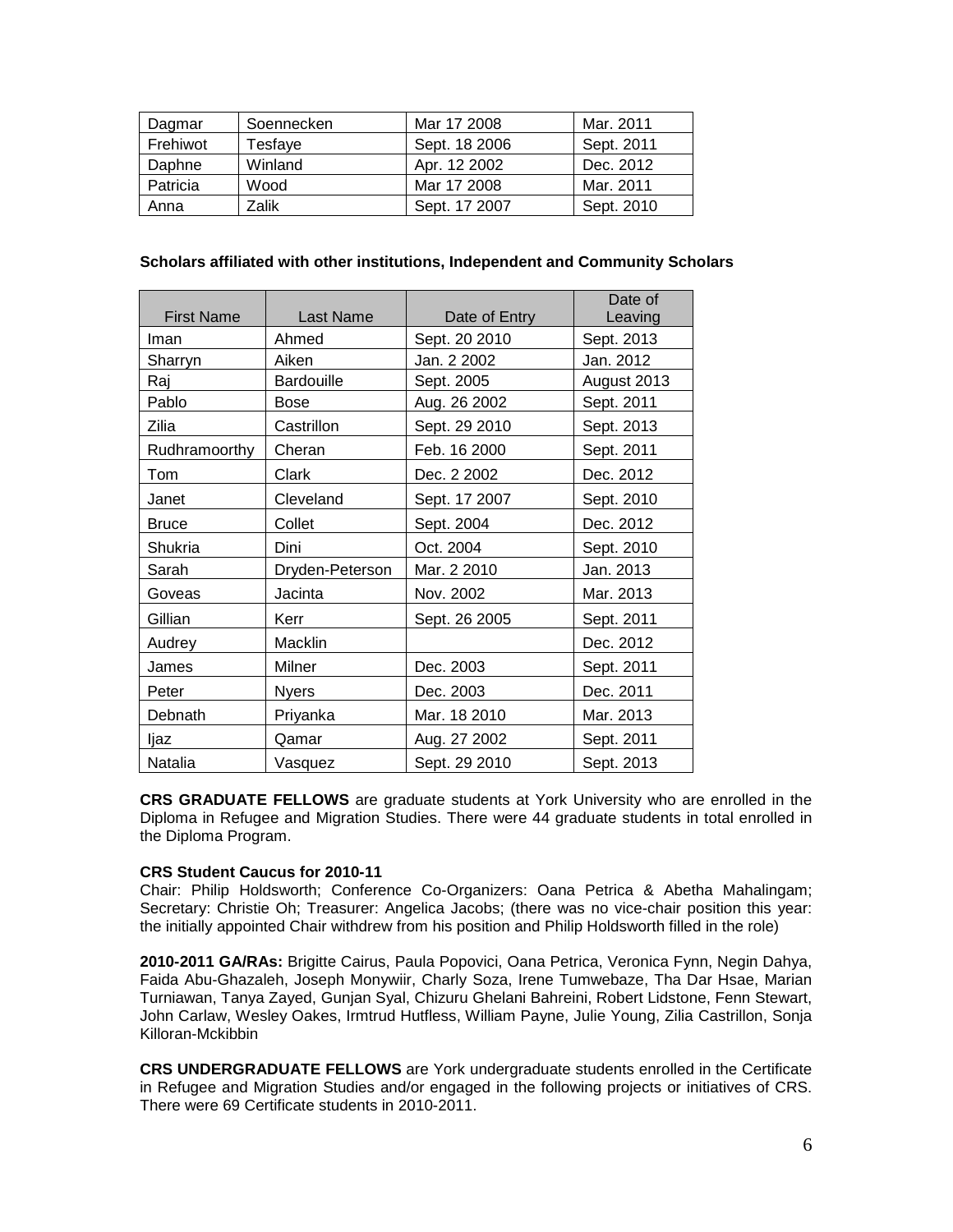York undergraduate students who are actively involved in the York branch of World University Services of Canada (WUSC).

**2010-2011 WUSC Committee (Keele campus):** Niha Agha: Co-Chair; Zohaib Khan: Co-Chair; Student Refugee Program; Tove Fynbo; Joseph Monywiir; Mohamed Siraji

York undergraduate students who are employed in CRS projects under York University's and York International's work study programs.

**2010-2011 Workstudy students:** Charly Soza, Tha Dar Hsae, Lorenzo Vargas, Joseph Monywiir, Mohamed Siraji, Allison Magpayo, Karim Ali, Julia Pyryeskina

**CRS COMMUNITY SCHOLARS** are non-student and non-academic practitioners (activists, teachers, public officials, etc.) whose activities (work or non-work) relate substantively to the research and teaching concerns of CRS.

**2010-2011 Community Scholars:** Iman Ahmed, Zilia Castrillon, Tom Clark, Gillian Kerr, Mohamed Sambul, Mohamed Fadal, Natalia Vasquez.

## **CRS VISITORS**

**2010-2011 Visitors:** Akiko Sugiki of the Faculty of Law, Kobe Gakuin University in Japan, Maren Zeller of the Department of Social Work at Hildesheim University in Germany; Abdel Aziz Mousa Thabet, Child and Adolescent Psychiatry, Al Quds University - Gaza Branch; Yadira Castillo Meneses of the Faculty of Law, Los Andes University in Colombia; and Ilker Atak of the Department of Political Sciences, University of Vienna in Austria.

\*The CRS Standing Rules are available online: [http://crs.yorku.ca/sites/default/files/CRS Standing](http://crs.yorku.ca/sites/default/files/CRS%20Standing%20Rules.pdf)  [Rules.pdf](http://crs.yorku.ca/sites/default/files/CRS%20Standing%20Rules.pdf)

#### **4. Activities of the Unit**

The Centre is committed to research, the dissemination of research, the support of public policy making and practice, and education. It works with academics, practitioners and policy makers and supports the engagement of these sectors on refugee issues. Some of the activities listed below address more than one mandate, e.g. conferences are vehicles for engagement and dissemination around theory, policy and practice.

#### **Research Priorities**

The Centre's research has been characterized by its comprehensive approach to issues related to forced migration. Current research priorities include:

- **Canada's asylum policies and practices**
- Global asylum needs, national practices, and international burden-sharing
- Refugee and diasporic communities and their internal, intranational and transnational relationships
- **Peace implementation, return, reconciliation, reconstruction, and reintegration**<br> **Clobalization, development, environment, conflict, and displacement**
- Globalization, development, environment, conflict, and displacement
- Sovereignty, civil conflict, and humanitarian intervention
- Refugee NGOs and IGOs: challenges and dilemmas
- **Internal Displacement**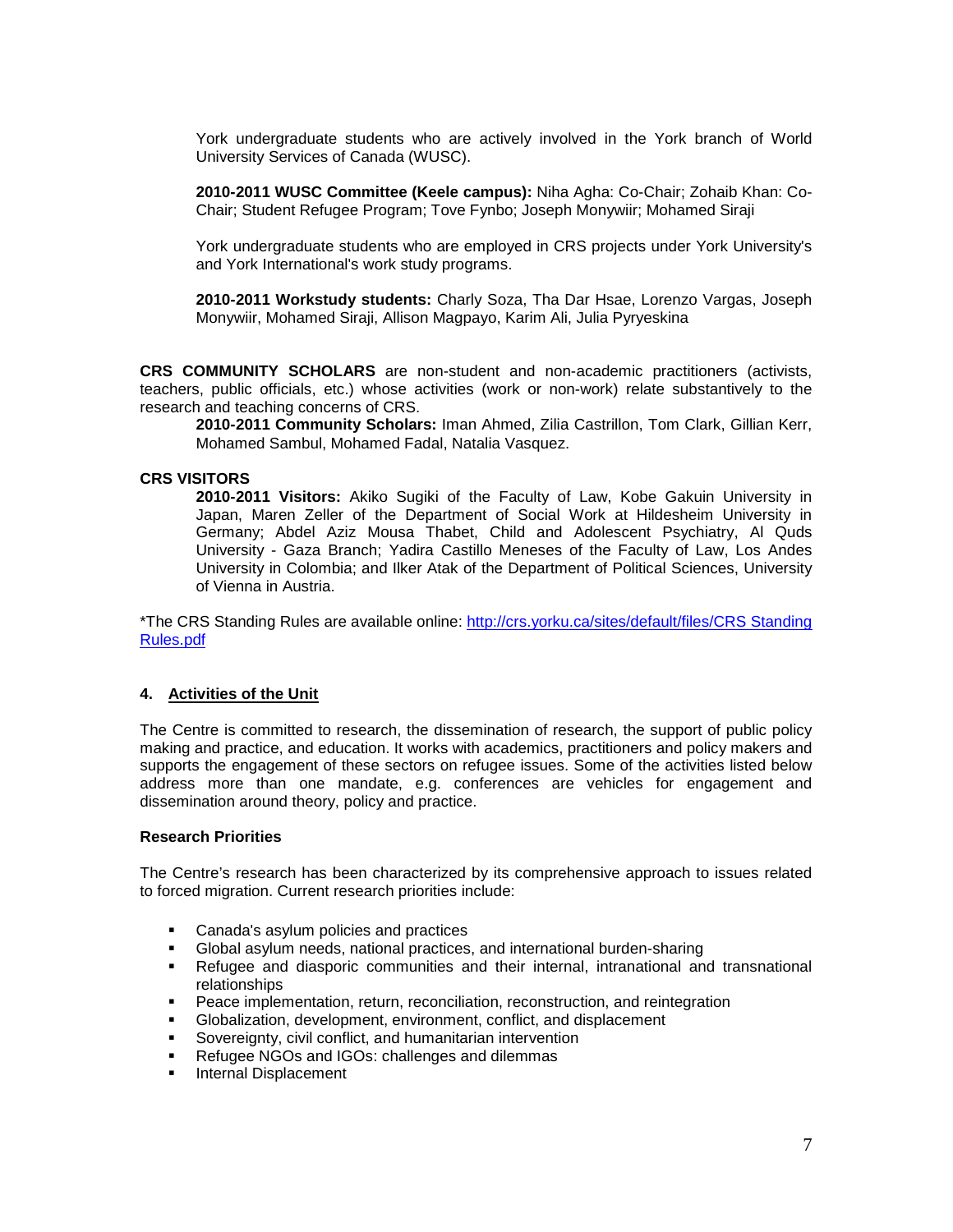In addition, the following cross-cutting themes have been identified as central to our work at the Centre for Refugee Studies:

- **Ethics, human rights, and public discourse**
- **Gender, women, and children**
- **v** Vulnerability and agency
- **Emerging realities and potential futures**

#### **Current Research Projects**

#### **Successful Research Proposals**

- 1. IDRC conference grant by Susan McGrath *Forced Migration in Latin America: Networking for Regional Research and Policy Responses*, November 2010, Bogota, Colombia (\$15,000)
- 2. Metropolis grant by Luann Good Gingrich *The dynamics of social exclusion and inclusion for immigrants and racialized groups in Canada* (\$92,106)
- 3. SSHRC Standard Grant by Jennifer Hyndman *Migrant geographies of politics, identity and belonging* (\$195,000)
- 4. SSHRC Standard Grant by Christina Clark-Kazak *Towards age mainstreaming? A social age analysis of Canada's international development policy and programming* (\$52,530)
- 5. SSHRC Standard grant by David Murray *Canada's refugee policies and processes and those who claim refugee status on the basis of sexual orientation persecution* (\$67,497)
- 6. SSHRC CURA grant by Nancy Nicol with Jennifer Hyndman as collaborator *Envisioning Global LGBT* (lesbian, gay, bisexual, transgender) Human Rights (\$1,000,000)
- 7. SSHRC Partnership Development Grant by Wenona Giles *The Provision of Higher Education for Long-term Refugees Dadaab Camp, Kenya* (\$200,000)
- 8. Academic Innovation Fund by Wenona Giles *Intercultural learning through virtual and onsite exchanges between York University students, refugee students on the Thai Burma border and displaced migrant students in Ranong, Thailand* (\$60,578)
- 9. MasterCard Foundation grant by Wenona Giles *Reaching Higher: The Provision of Higher Education for Long-term Refugees in the Dadaab Camps, Kenya* (\$249,663)
- 10. IDRC conference grant by Fahim Quadir *Annual Meeting of Canadian Consortium of Programs in International Development Studies (CCUPIDS)* (\$13,000)
- 11. CERIS-Metropolis by Ranu Basu *Integrative Mutiplicity through Suburban Realities: Exploring Diversity through Public Space in Scarborough* (\$20,000)
- 12. SSHRC Grant in Aid of Workshops/Conferences by Eduardo Canel *Trade and Investment-Induced Population Displacement in Latin America, Toronto (\$24,435)*
- 13. SSHRC Grant in Aid of Workshops/Conferences by James Simeon *2011 Critical Issues in International Refugee Law Research Workshop* (\$24,711)
- 14. SSHRC Grant in Aid of Workshops/Conferences by Christina Clark-Kazak *Age and Generation in Migration* (\$21,155)
- 15. SSHRC Grant in Aid of Workshops/Conferences by François Crépeau, McGill University; Co-Applicant: Christina Clark-Kazak - "Forced Migration: Human Rights Challenges", (\$23,800)

In addition, 2 proposals were submitted, rated 4A, but were unfortunately not funded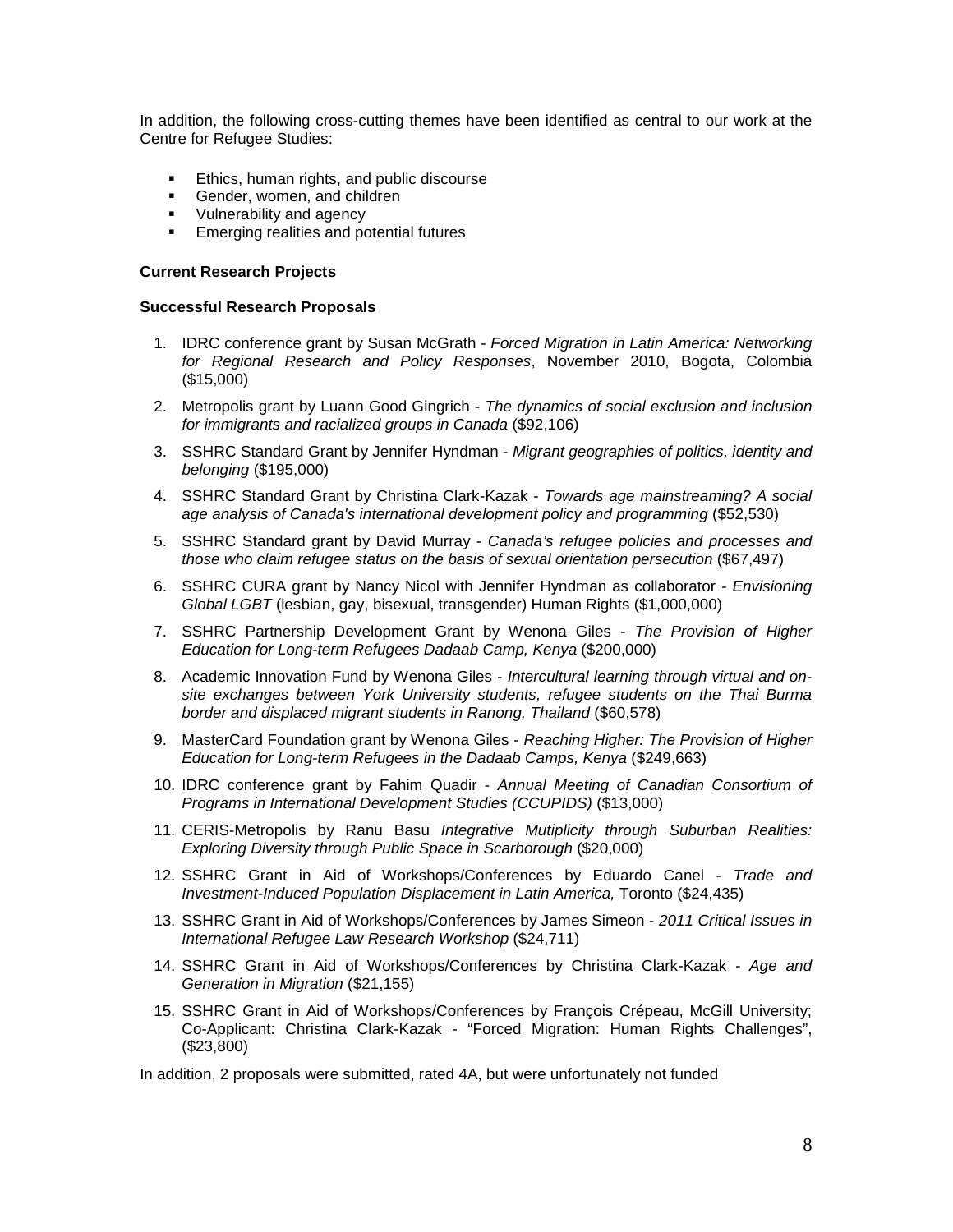- 1. SSHRC Partnership Grant by Susan McGrath (CERLAC/CRS/Javeriana/Los Andes) *Rethinking Forced Migration in Latin America: Advancing Knowledge, Building Canadian-Latin American Networks, and Enhancing Policy*
- 2. SSHRC Standard grant by Ranu Basu *Social Spatial Justice of Educational Rights: Governing Redistribution and Recognition Interventions in Public Schools of Ontario*

## **Planned Funding Proposals**

- 1. CIDA NOI *Improving access to on-line/on-site higher education in the Dadaab camps, Kenya while concurrently building local primary and secondary teaching capacities in the camps.* (\$5 million over 5 years) – PI Wenona Giles
- 2. SSHRC Partnership Grant *Rethinking Forced Migration in Latin America: Advancing Knowledge, Building Canadian-Latin American Networks, and Enhancing Policy* – PI Eduardo Canel (resubmission)
- 3. SSHRC Grant in Aid of Workshops/Conferences *CARFMS 2012 Annual Conference* PI James Simeon
- 4. African Global Challenges *Supporting Mental Health in Rwanda* PI Michaela Hynie

## **Current Research**

- 1. *A Canadian Refugee Research Network (CRRN): Globalizing Knowledge*, 2008 SSHRC Strategic Research Cluster grant, \$2.1 million over 7 years. Susan McGrath is the lead researcher, Wenona Giles is the senior co-applicant and Michele Millard is the project manager. Other co-applicants are: Sharryn Aiken (Queen's), Michael Barutciski (Glendon), Nergis Canefe (York), Gerald Kernerman (York), Rudramoorthy Cheran (Windsor), François Crépeau (Montreal), Donald Galloway (Victoria), Jennifer Hyndman (York) and James Milner (Carleton). The purpose of this project is to mobilize and sustain a Canadian and international network of researchers and research centres committed to the study of refugee and forced migration issues and to finding solutions to the plight of refugees. The goal is to build a network of networks: the Canadian Refugee Research Network (CRRN), which will produce, share, and consolidate knowledge across space, as well as globalize knowledge production. Through its dialogical and participatory "cluster of clusters" approach, the proposed Canadian Refugee Research Network aims to contribute to the improvement of the well-being of refugees and forced migrants around the world by: 1) expanding our awareness of the global knowledge regime concerning refugee issues and forced migration, 2) improving communication concerning this knowledge within and between academic, policy-making and practice sectors in the Global South and North, and 3) alliance-building and active policy involvement in the development of national and international policy frameworks and humanitarian practices affecting refugees and forced migrants.
- 2. *Theorizing "Choice" and Voluntary Social Exclusion: A Study of Transnational Livelihoods and Women from Mexico*, SSHRC Standard, \$121,350 granted in 2009. Luann Good Ginrich is the principal applicant.
- 3. *War crimes and refugee status: the application and interpretation of international humanitarian and international criminal law to the adjudication of refugee status in Canada, the United States, the United Kingdom, Australia and New Zealand,* SSHRC International Opportunities Fund, \$75,000, 2009. James C. Simeon is the principal investigator with Prof. Kate Jastram, University of Berkeley, as co-applicant.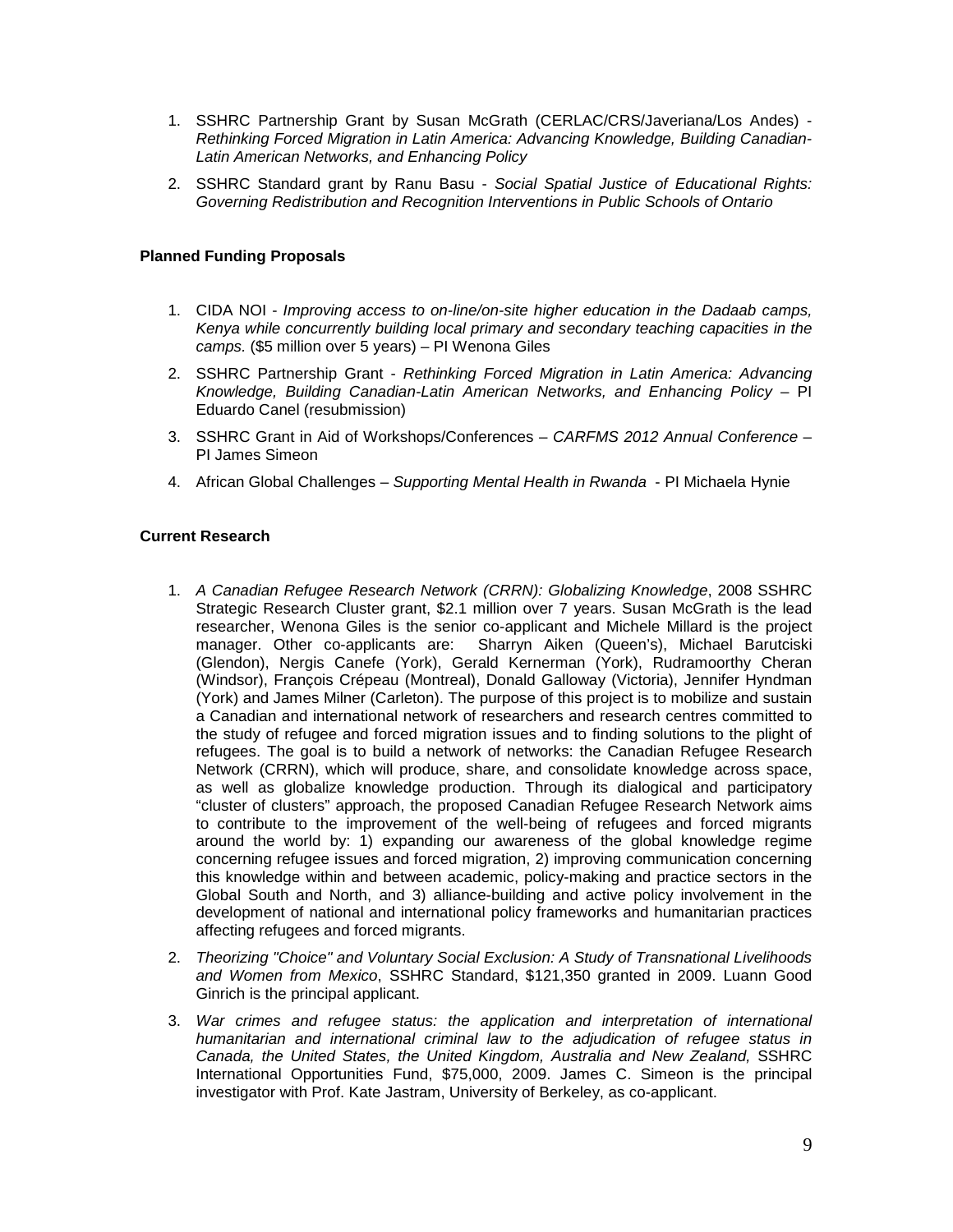- 4. *Strengthening the Development of Social Work in Rwanda,* IDRC \$10,000 granted in 2009. Susan McGrath is the principal applicant with co-applicants from the National University of Rwanda, St. Thomas University and King's College at the University of Western Ontario.
- 5. Sharryn Aiken (Queen's University) was awarded a three year SSHRC Aid to Scholarly Journals Program grant of \$86,400 in 2008 to publish *Refuge: Canada's Periodical on Refugees*, co-published with the Centre for Refugee Studies and Queen's University
- 6. *The East and Horn of Africa Human Rights Defenders Project* continues to be successful. Hassan Shire Sheik, a research associate of CRS, is the leader of this project which is organizing a network of human rights defenders in the field. The project is based in Kampala, Uganda and has successfully secured additional core funding from US and European donors. Each year, CRS, in collaboration with york international, sends a student to Kampala for a Summer placement with the Project.

Project website: [http://www.defenddefenders.org](http://www.defenddefenders.org/)

## **Research Workshops and Conferences**

- *Canadian Association for Refugee and Forced Migration Studies Conference: Forced Migration: Human Rights Challenges*. The Centre for Refugee Studies continued to support the development of the Canadian Association for Refugee and Forced Migration Studies. The third annual conference was held at McGill University on May 12-13, 2011. With an attendance of 108 participants, the conference brought together academics, activists, NGOs, policy makers, government representatives, and forced migrants themselves from a wide array of disciplinary and regional backgrounds in order to discuss diverse issues related to forced migration within and across borders. Participants from a range of perspectives were invited to engage in a series of interdisciplinary dialogues in order to explore, debate and understand the varied aspects of forced migration. The conference featured keynote and plenary speeches from leading figures in the field while panels explored a number of sub-themes and important issues outlined below. Individual papers and organized panels were structured around three broad sub-themes: Current trends and challenges in human rights protection of forced migrants*;* Human rights and durable solutions to forced migration*;* and New approaches and theories in forced migration studies*.*
- The 2011 Annual Graduate Student Conference on Refugee and Forced Migration Issues was held on April 29th and 30th at York University. The conference title, "Increasing the Securitization of Borders and the Politics of Forced Migration: The Global Rise of Anti-Refugee Reform" focused on various local and international legislative bills that seek to deter human smuggling but ultimately criminalize migrants seeking refuge in safe countries. The goals of the conference were to reveal some of the lived experiences, NGO/grassroots advocacy, theoretical research premises, and practical policies that could help challenge and bring social justice to vulnerable groups of people involved in the refugee and forced migration process. The conference submissions were accepted under the following categories: Forced Migration and The Refugee Process; State Boundaries and Sovereignty; International Human Rights of Migrants; Gender and The Politics of Identity and Forced Migration; Racialization and Forced Migration; Children and Refugee Youth; Social and Settlement Services (i.e., healthcare, housing, employment, etc.); Environment and Climate Change; Human Trafficking and Smuggling;"Irregular" Migration.

Oana Petrica and Abetha Mahalinam were the primary coordinators and began the planning stages of the Conference in early November. In total about 15 students volunteered at various stages, with the most intensive hours being given in the two weeks leading up to the conference and over the two days during the conference. The call for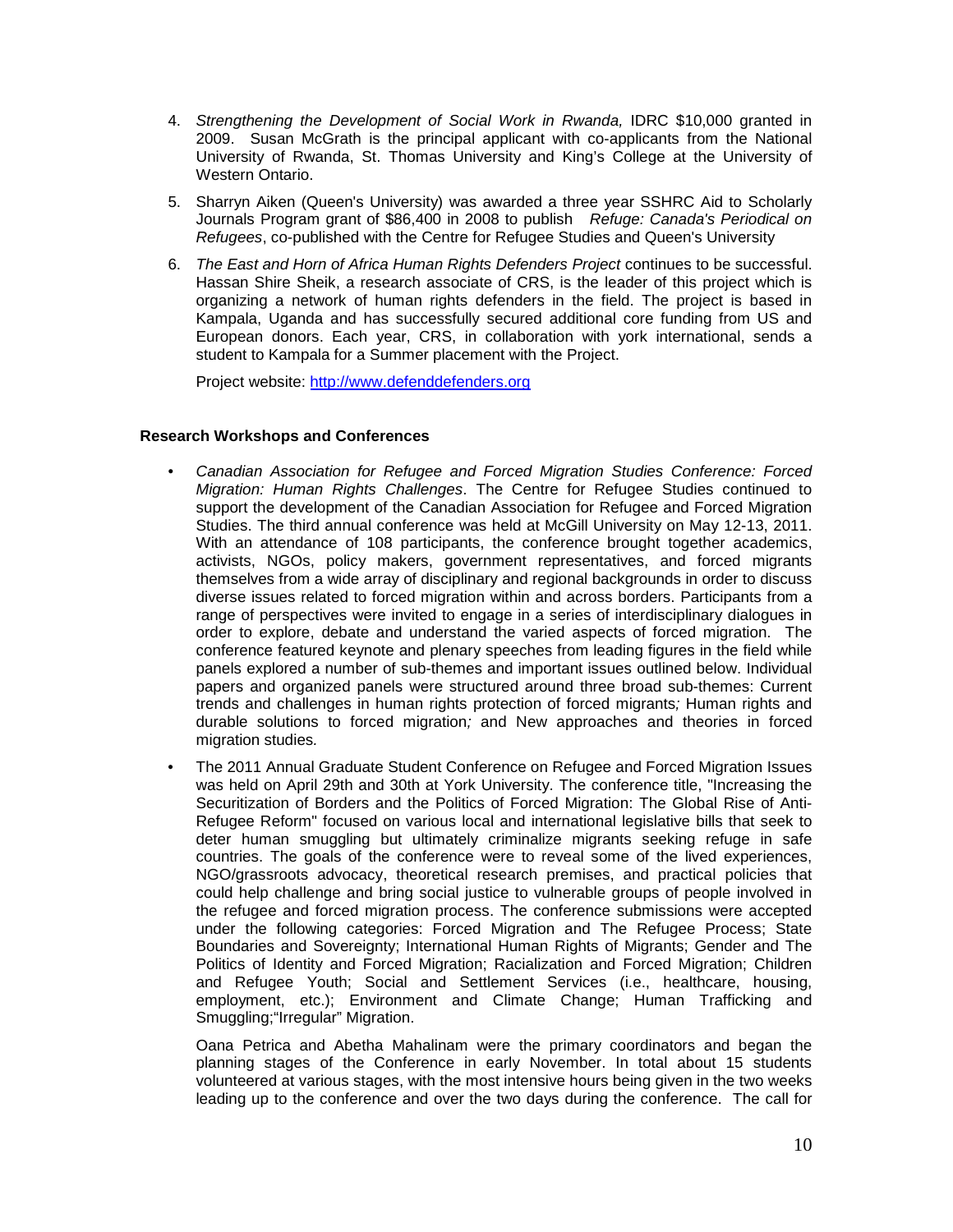papers was held from early-December until late-March with a total of 80 submissions. Of these 60 were approved to be presented. Over the two days of the conference a total of 80 people participated coming from 20 different universities and 4 countries. Fourty-one presentations were made, as well as one key note addresses from a well known researcher, practitioner and policy advisor on issues relating to refugees, peacebuilding, African politics and the United Nations system: professor James Milner from Carleton University. The New Scholars Network Leader Paula Popovici also took the opportunity to discuss their initiative and recruit participants. Various students that presented at the conference announced their interest in participating and helping organizing the same conference next year, proving a continuity in time that only successful events enjoy.

- Forced Migration in Latin America: Networking for Regional Research and Policy Responses, Bogota, Colombia, November 16-18, 2010. The report is available at this link: http://www.refugeeresearch.net/sites/default/files/16112010 LANFM Memorias [Primer Encuentro Bogota final narrative.pdf](http://www.refugeeresearch.net/sites/default/files/16112010%20LANFM%20Memorias%20Primer%20Encuentro%20Bogota%20final%20narrative.pdf)
- Critical Issues in International Refugee Law conference, York University, April 26-27. The report is available at this link: [http://www.refugeeresearch.net/sites/default/files/IDRC -](http://www.refugeeresearch.net/sites/default/files/IDRC%20-%20Final%20Report%20-%20York%202010%20International%20Conference.docx) Final Report - [York 2010 International Conference.docx](http://www.refugeeresearch.net/sites/default/files/IDRC%20-%20Final%20Report%20-%20York%202010%20International%20Conference.docx)
- Workshop on Age and Generation in Migration, York University, April 27-28
- Canadian Council for Refugees Spring Consultation, May 26-28, Hamilton
- Annual Meeting of Canadian Consortium of Programs in International Development Studies (CCUPIDS), June 2011
- Meeting of the Borderless Higher Education for Refugees, Kampala, June 30-July 1, 2011
- Meeting of the RRN, Kampala, Uganda, July 2, 2011
- IASFM conference, Refugee Law Project, Kampala, Uganda, July 3-6, 2011

#### **Publications**

#### *Refuge*

The journal is a CRS publication with Professor Michael Barutciski from Glendon College as the editor-in-chief, Negin Dahya as editorial assistant and Lorenzo Vargas and Julia Pyryeskina as the subscription assistants. Professor Sharryn Aiken from Queen's University completed her tenure as the editor-in-chief. The journal is in the third and final year of its SSHRC grant and additional revenues are generated by subscription sales and royalties. Readership numbers have declined for a number of reasons, but an outreach program has been put into place to increase the subscription numbers. The partnership with the Canadian Association for Refugee and Forced Migration Studies (CARFMS) as well as the CRS Summer Course where members and participants receive a subscription at a reduced rate continues. Refuge's publication schedule has been caught up, with 3 issues published in 2010-2011.

Vol 27, No 1 (2010): General Issue Vol 26, No 2 (2009): No Borders As Practical Politics Vol 26, No 1 (2009): Sanctuary in Context

*Refuge* **Online** – with support from Scott Library, *Refuge* is online through OJS (Open Journal System). All issues (going back to 1981) have been scanned and uploaded to the OJS site where they are open access and text searchable. New issues are embargoed for 6 months, but are then open access.

#### **Selected CRS Faculty Publications**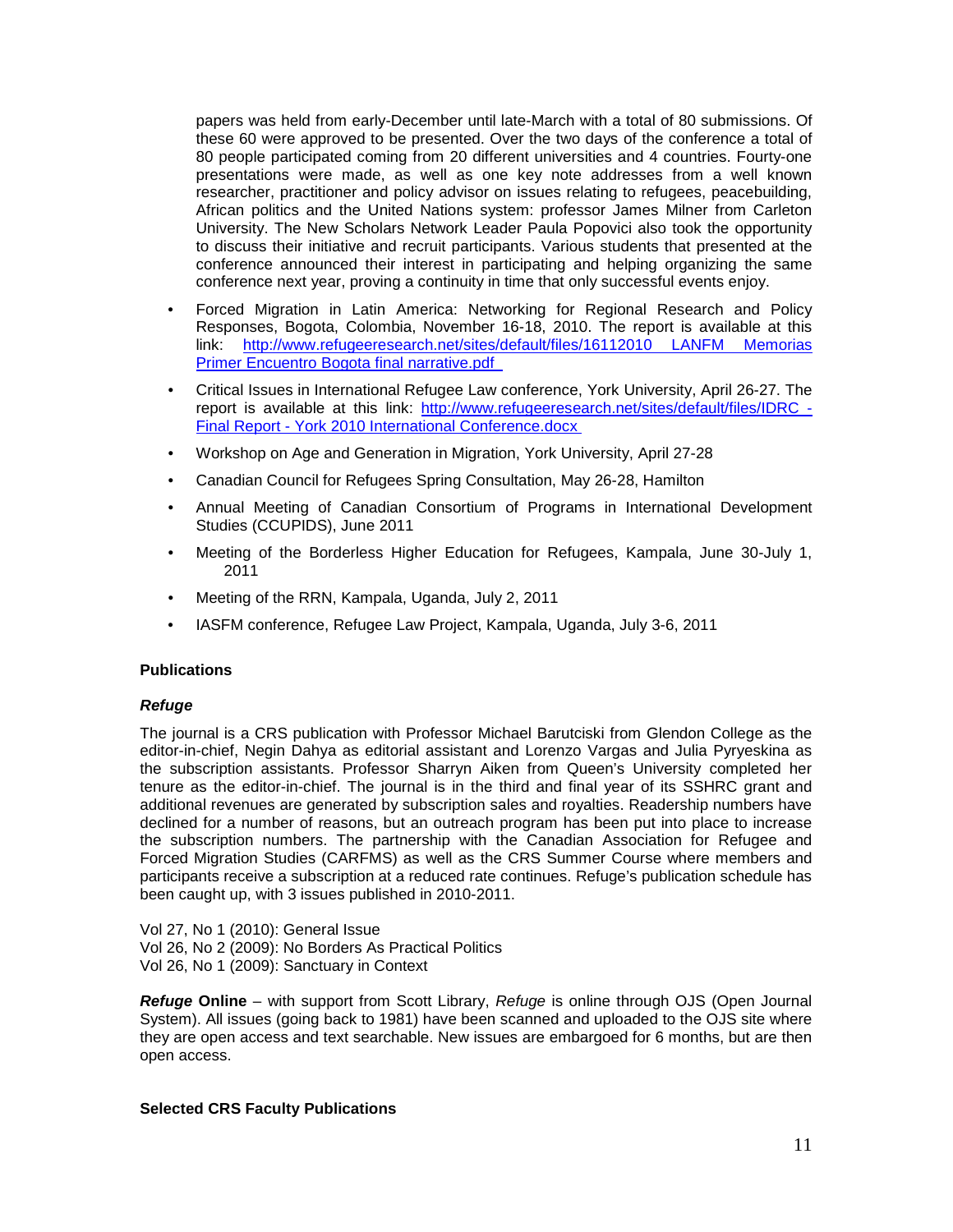**Adelman, Howard** and Elazar Barkan (2011) No Return, No Refuge. New York: Columbia University Press.

**Adelman, Howard** and Pierre Anctil (eds.), 2011, Religion, Culture and the State, Toronto: University of Toronto Press.

Adelman, Howard (2011) "Palestinian Refugees: A Clear-Eyed Look at Return," World Politics Review, 13 September. [http://www.worldpoliticsreview.com/articles/9988/palestinian-refugees-a](http://www.worldpoliticsreview.com/articles/9988/palestinian-refugees-a-clear-eyed-look-at-return)[clear-eyed-look-at-return](http://www.worldpoliticsreview.com/articles/9988/palestinian-refugees-a-clear-eyed-look-at-return)

Adelman, Howard (2011) "Contrasting Commissions on Interculturalism: The Hija'b and the Workings of Interculturalism in Quebec and France, Journal of Intercultural Studies 32: 3, June, 245-259.

Adelman, Howard (2011) "Jews, Eschatology, and Contemporary Visions of a World Order," Religious Studies and Theology 30:1.

Basu, Ranu (2011) 'Multiculturalism through Multilingualism in Schools: Emerging Places of 'Integration' in Toronto', in the Annals of the Association of American Geographers, Vol. 101, Issue 6, pp. 1307-1330.

Dippo, Don, "Pre-Service Teaching and Pedagogies of Transformation", in Rosalyn McKeown and Victor Nolet (Eds.), Schooling for Sustainable Development in Canada and the United States, Berlin: Springer (forthcoming).

**Dippo, Don**, and Carl James, "The Urbanization of Suburbia: Implications for Inner-Suburban Schools and Communities", in Roger Keil, Patricia Wood, Douglas Young (Eds.), In-Between Infrastructure: Urban Connectivity in an Age of Vulnerability, Kelowna: UBC Praxis (e) Press, 2010.

Steve Alsop, Patricia Ames, Graciela Cordero Arroyo, **Don Dippo**, "Programa de Fortalecimiento de Capacidades: Reflections on a Case Study of Community-Based Teacher Education Set in Rural Northern Peru", International Review of Education, Volume 56, 2010, pp. 633-649.

Dippo, Don, "From Refuge to Polis: Shifting the Rationale for Religiosity in Schools". Educational Policy, Jan 2010; vol. 24: pp. 216 - 220.

Giles, W. , 2010. "Livelihood and Afghan Refugee Workers in Iran." In Pauline Barber and Winnie Lem (Eds) Class, Contention and a World in Motion. Oxford: Berghahn Press.

Good Gingrich, L., & Preibisch, K. (2010). Migration as preservation and loss: The paradox of transnational living for Low German Mennonite women. *Journal of Ethnic and Migration Studies, 36*(9), 1499-1518

Hyndman, Jennifer and Wenona Giles, 2011. Waiting for What? The Feminization of Refugees in Protracted Situations. In Gender, Place and Culture.Vol 18. No. 3 June 2011

Hyndman, J. Dual Disasters: Humanitarian Aid after the 2004 Tsunami. Sterling VA: Kumarian Press, 2011.

Hyndman, J. "The Question of the Political in Critical Geopolitics: Querying the 'Child Soldier' in the 'War on Terror'" in Political Geography, 29 (5): 247-255, 2010.

Waizenegger, A. & **J. Hyndman**. "Two Solitudes: post-tsunami & post-conflict Aceh", in Disasters, 34 (3): 787-808, 2010.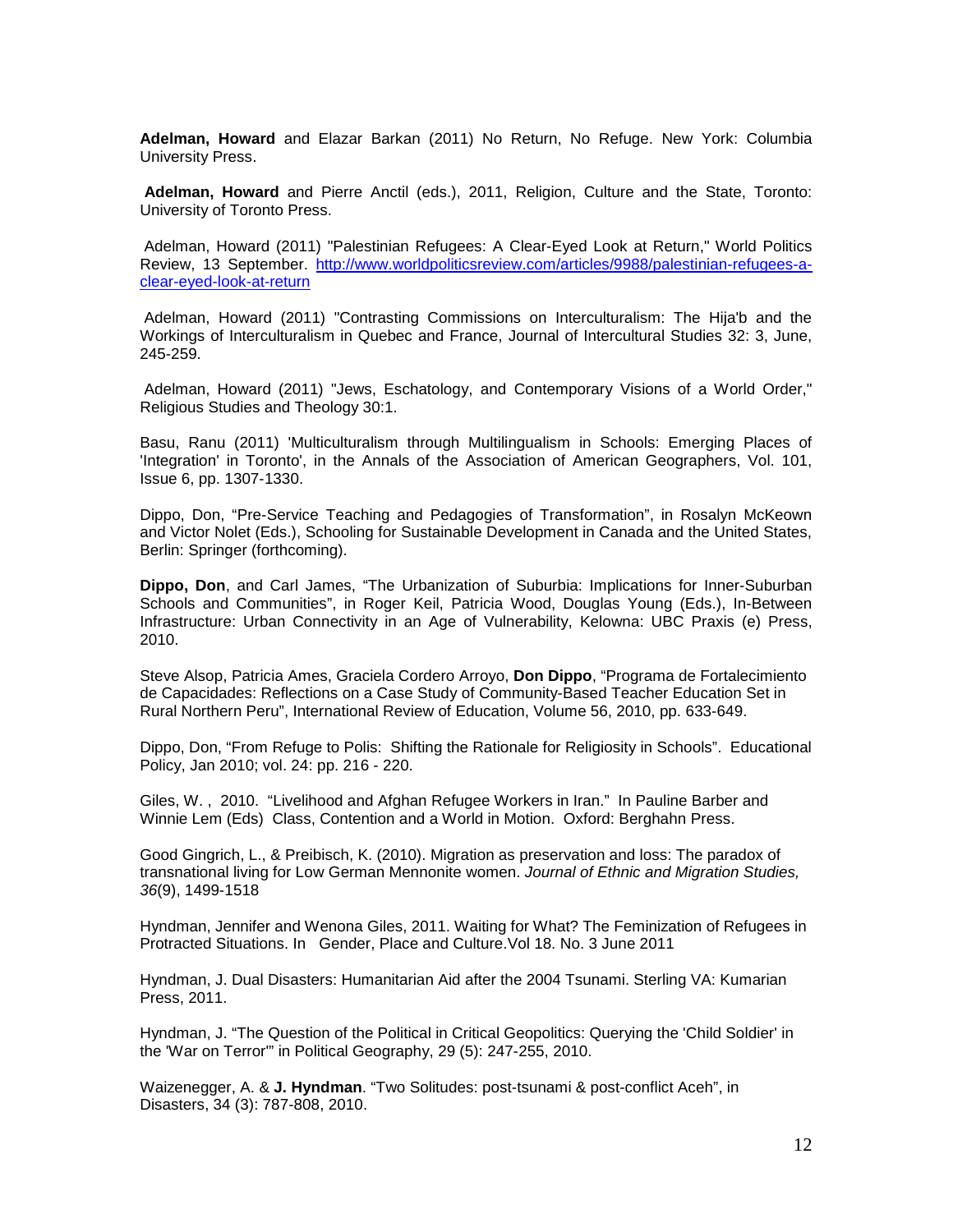Houston, S., **J. Hyndman**, A. Jamal, and J. Mclean. "Methodological Innovations of Team Research," Qualitative Inquiry, 16: 285-297, 2010.

Hyndman, J. "Feminist Geopolitics Meets Refugee Studies", in (eds.) A. Betts and G. Loescher Refugees in International Relations, Oxford University Press, 2010, 169-183.

Maas, Willem "Unauthorized Migration and the Politics of Regularization, Legalization, and Amnesty," in Georg Menz and Alexander Caviedes, eds., Labour Migration in Europe (New York: Palgrave, 2010) pp 232-50.

Maas, Willem "Citizenship and Immigrant Integration in the Netherlands," in Adam Luedtke, ed., Migrants and Minorities: The European Response (Cambridge Scholars Press, 2010) pp 226-44.

Maas, Willem "Citizenship" (3500 words), The Encyclopedia of Political Science (Washington DC: CQ Press, 2011).

Maas, Willem "Naturalization" (1100 words), The Encyclopedia of Political Science (Washington DC: CQ Press, 2011).

**McGrath, S**., **P.B. Wood**, & **J.E.E.E. Young**. (2010). Safe havens? Mapping the provision of settlement services in three Canadian urban centres. Canadian Social Work Journal, 12(1):192- 199.

Rehaag, Sean, The Role of Counsel in Canada's Refugee Determination System: An Empirical Assessment, Osgoode Hall Law Journal, Vol. 49, p. 71, 2011: [http://papers.ssrn.com/sol3/papers.cfm?abstract\\_id=1873999](http://papers.ssrn.com/sol3/papers.cfm?abstract_id=1873999)

Rehaag, Sean, Do Women Refugee Judges Really Make a Difference? An Empirical Analysis of Gender and Outcomes in Canadian Refugee Determinations, Canadian Journal of Women and the Law, Vol. 23, p. 627, 2011: [http://papers.ssrn.com/sol3/papers.cfm?abstract\\_id=1963924](http://papers.ssrn.com/sol3/papers.cfm?abstract_id=1963924)

Rehaag, Sean, Restricted Access to Justice for Canadians Mistreated Abroad: Abdelrazik v. Canada (Re: Interim Costs), Windsor Yearbook of Access to Justice, Vol. 29, No. 1, 2011: [http://papers.ssrn.com/sol3/papers.cfm?abstract\\_id=1898192##](http://papers.ssrn.com/sol3/papers.cfm?abstract_id=1898192##)

Simeon, James C., Case Studies in Public Management and Administration Instructor's Manual. Toronto: Captus Press Inc., August 2010. Available online only to all those instructors who adopt the book for instructional purposes for their college and university courses or for other training purposes. The instructor's manual was completed and posted on the Captus Press Inc. Website in August 2010.

Simeon, James C., Critical Issues in International Refugee Law: Strategies Towards Interpretative Harmony, Cambridge: Cambridge University Press, October 2010. (217 pages)

Simeon, James C., "Complicity and Culpability and the Exclusion of Terrorists from Convention Refugee Status Post-9/11" Refugee Survey Quarterly, Vol. 29, No. 4, (December 2010), pp. 104- 137.

Simeon, James C., "Preface" and "Introduction: How to use Case Studies in Public Management and Administration as an Effective Instructional and Tool," online Case Studies in Public Management and Administration Instructor's Manual on the Captus Press Inc., website. The online instructor's manual is only available to those instructors who adopt the Case Studies in Public Management and Administration book for their course. December 2010. [http://www.captus.com/.](http://www.captus.com/)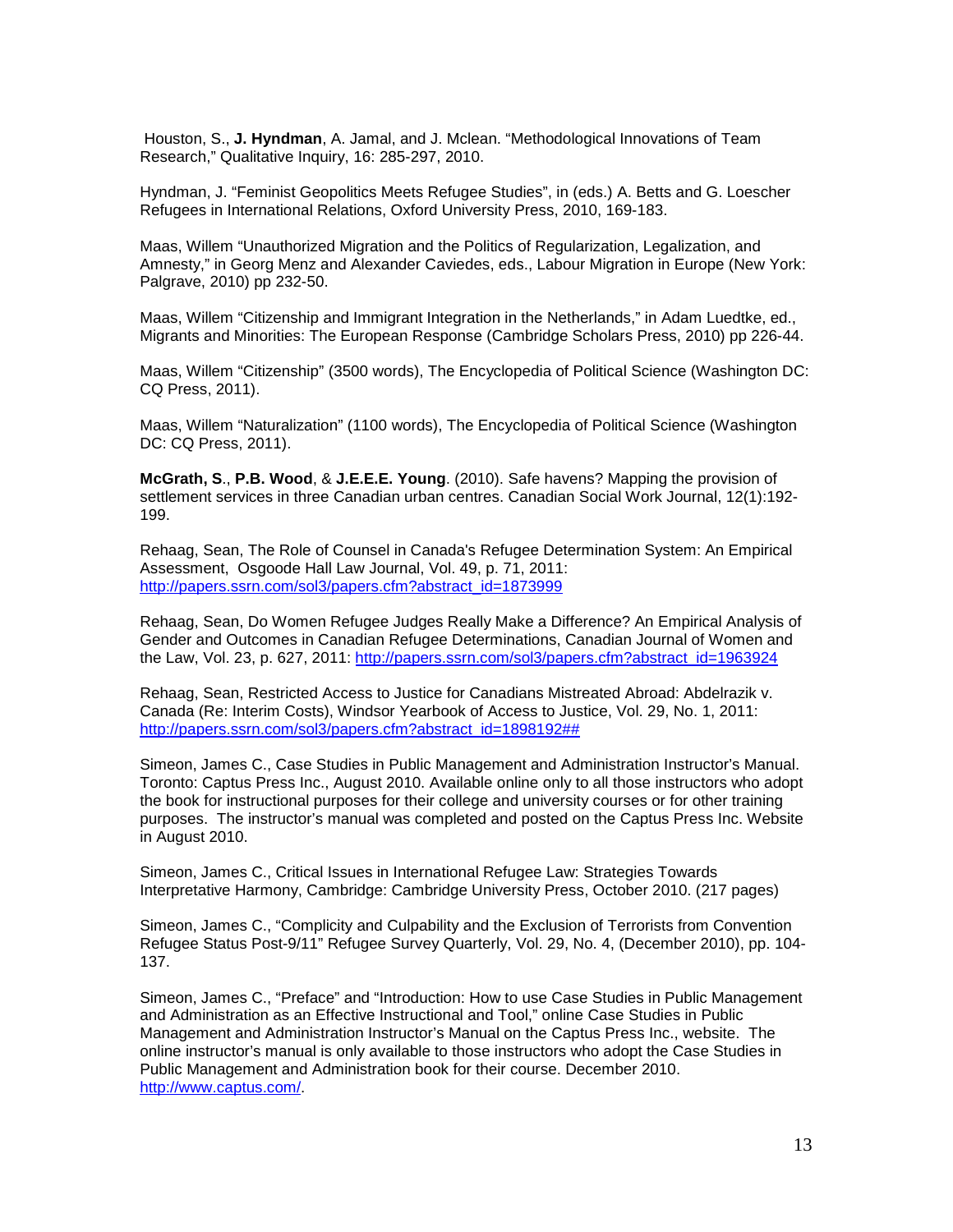Simeon, James C., "Barry Wilson," Case 8; "The Reorganization," Case 55; "Robert Bart," Case 58, in Randy Hoffman, Fred Ruemper (eds.) Organizational Behaviour: Canadian Cases and Exercises. 7th Edition, Toronto: Captus Press Inc., 2010.

Simeon, James C., "Introduction: the research workshop on critical issues in international refugee law and strategies towards interpretative harmony," in Critical Issues in International Refugee Law: Strategies Towards Interpretative Harmony, Cambridge: Cambridge University Press, October 2010, pp. 1-39.

**Wood, P.B., S. McGrath & J.E.E.E. Young**. (2011). The Emotional City: Refugee Resettlement in Calgary. Journal for International Migration and Integration. <http://www.springerlink.com/openurl.asp?genre=article&id=doi:10.1007/s12134-011-0191-7>

Zalik, A. (2011). "Protest as Violence in Oilfields: The Contested Representation of Profiteering in Two Extractive Sites" in Feldman, Geisler and Memon Accumulating Insecurity. University of Georgia Press

Zalik, A. (2011) "Labeling Oil, Reconstituting Governance" in Cyril Obi and Siri Rustad (eds.). Violent Conflict in the Niger Delta. London: Zed Books.

Zalik, A. 2010 (in Spanish). "Volatility and Mediation across Oilfields: The Tar Sands and the Niger Delta as Contested Sites" in Umbrales 20, Special Issue: Hidocarburos, Politica y Sociedad. CIDES Bolivia, pp 307-336. [http://www.cides.edu.bo/webcides/images/pdf/Umbrales\\_20.pdf](http://www.cides.edu.bo/webcides/images/pdf/Umbrales_20.pdf)

#### **CRS/CERIS Seminar Series**

SEPT 29th, *Protracted Refugee Situations and Access to Economic and Social Rights: A Case Study of Uganda*, Professor Akiko Sugiki, Associate Professor of International Relations, Faculty of Law, Kobe Gakuin University.

NOV 2ND, *Circles of Insecurity: Women in Bengal-Bangladesh-Myanmar Border*, Paula Banerjee, Department of South and Southeast Asian Studies, University of Calcutta.

NOV 3rd, *Economic and social integration of the immigrant second generation in Canada*, Professor Jeffrey Reitz, R. F. Harney Professor of Ethnic, Immigration and Pluralism Studies Program, University of Toronto.

NOV 24th, *Celebrities: Humanitarians or Ideologues?* Ilan Kapoor, Professor of Environmental Studies, York University.

DEC 1ST, *Expectedly mobile? Korean entrepreneurship and immigrant generations*, Professor Ann H. Kim, Assistant Professor in the Department of Sociology at York University, an affiliate of CERIS-The Ontario Metropolis Centre and a Faculty Associate of the York Centre for Asian Research.

JAN 13TH, *The Second Generation in the Labour Market: Evidence from Toronto and Montreal*, Brian Ray, Associate Professor of Geography at University of Ottawa.

JAN 27TH, *Labour under fire, intersections of pregnancy and illegality in Tel Aviv*, Maya Shapiro is a doctoral student in the department of anthropology at York University.

FEB 10TH, *Immigrant Families and Domestic Violence*, Sepali Gurunge , Associate Professor, CIHR New Investigator in the Cockwell School of Nursing at Ryerson University.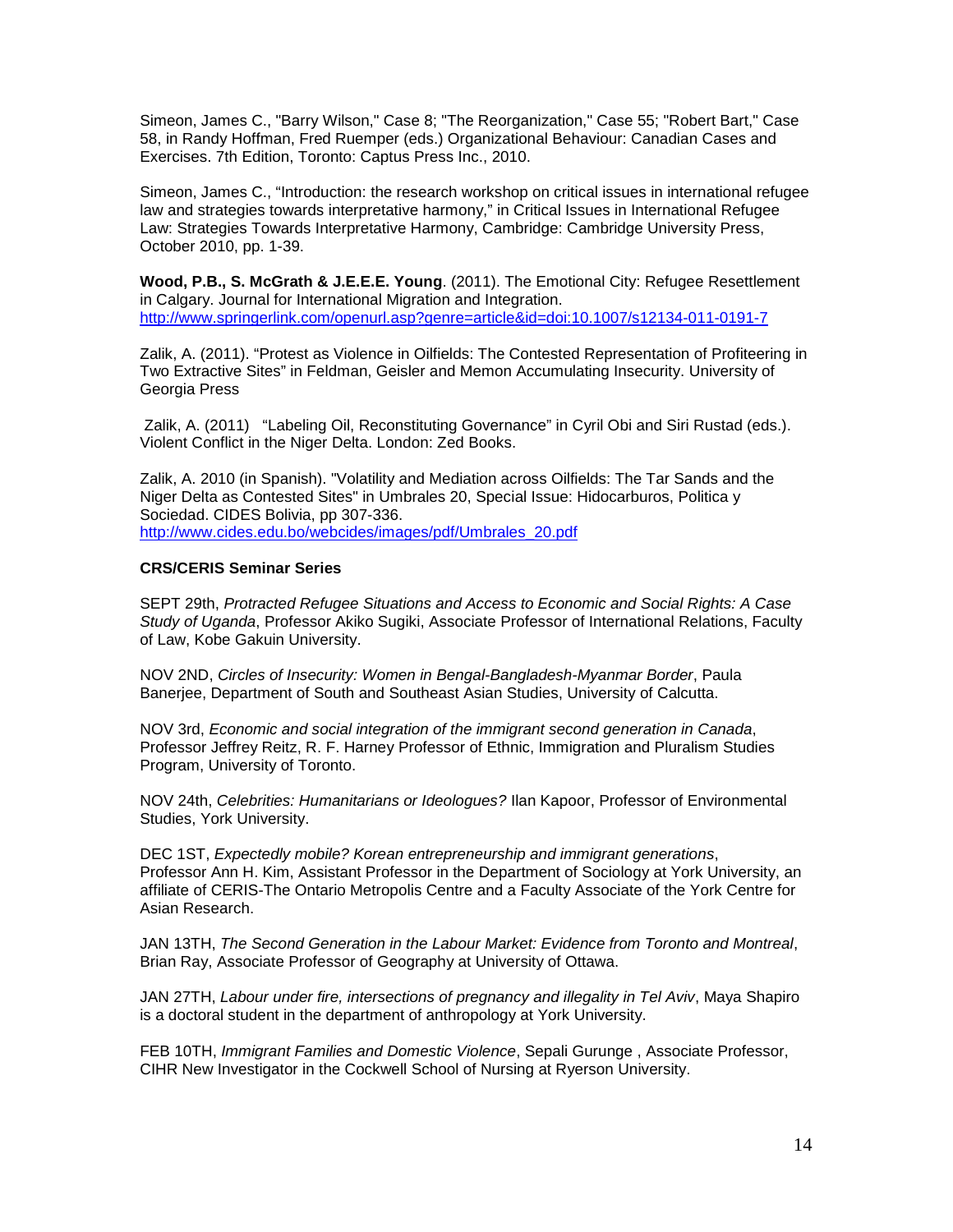MAR 3RD, PANEL PRESENTATION: *The Impact of People's Tribunals: Reflecting on the International Tribunal on Crimes against Women of Burma*, Panelists: Sheila Htoo, testified at the International Tribunal on Crime Against Women in Burma in New York; Julaine Eberhard, coordinated the Burma women's tribunal through the Nobel Women's Initiative; Professor Annie Bunting, Law & Society Program, York University, respondent. Professor Susan Henders, Director, York Centre for Asian Research, moderator.

MAR 17th, *Access to protection in the EU*, Stefan Kok former senior policy officer for the Dutch Council for Refugees.

MAR 24th, Panel Title: *Age and Generation in Migration* organized by Christina Clark-Kazack

## **Annual Howard Adelman Lecture:** *A View from Guantanamo Bay: Omar Khadr, Citizenship and Canada's Commitment to Human Rights*

CRS successfully held its Third Annual Howard Adelman lecture on November 22, 2010 with keynote speaker Alex Neve, Secretary General of Amnesty International Canada. one of Canada's most prominent advocates for the rights of refugees. Approximately 60 people from the legal, NGO and academic communities attended. The lecture was captured on video and is currently available online:

[http://www.youtube.com/watch?v=eg7bsY4LSvQ&list=UUCnNZCdTSVfmR5rixT\\_vnzQ&index=29](http://www.youtube.com/watch?v=eg7bsY4LSvQ&list=UUCnNZCdTSVfmR5rixT_vnzQ&index=29&feature=plcp) [&feature=plcp](http://www.youtube.com/watch?v=eg7bsY4LSvQ&list=UUCnNZCdTSVfmR5rixT_vnzQ&index=29&feature=plcp) .

## **CRS Certificate and Diploma Programs**

CRS welcomed 52 new students in its Certificate and Diploma Programs – 34 Certificate and 18 Diploma students. The enrolment numbers were primarily due to the efforts of Profs. Wenona Giles, Mohammed Hassan and work study student Siraji Mohamed in doing outreach to raise the profile of the programs. With students who enrolled prior to 2008 and who are still active in the programs, CRS has a total of 113 students.

Certificate students take 18 credits plus one of the core courses while Diploma students take 6 credits in the field of refugee studies. These students attend a minimum of 8 CRS "brown bag" seminars, do 15 hours (Certificate) and 30 hours (Diploma) of volunteer work and write their final paper on a topic related to the field of refugee studies and forced migration.

#### **CRS Summer Course**

The Summer Course on Refugee and Forced Migration Issues is an internationally acclaimed eight-day course for academics and field-based practitioners working in the area of forced migration. The course involves a rigorous schedule of lectures, panel discussions, and a simulation exercise and draws on academics and field-based experts for its faculty. At the same time, it serves as a hub for researchers, students, service providers and policy makers to share information and ideas.

The Summer Course, held on May 9- 15, 2010 drew upon a pool of applicants from different countries and backgrounds. There was a significant increase in the numbers of applicants (208 applicants) due to the extensive marketing that was carried out. In the end the Course had about 52 registered students plus 6 interns. Acquiring a visa to enter Canada remains a stumbling block for those coming from Africa and some other parts of the world, even if they work for an international agency. Participants were from USA, Canada, Afghanistan, Pakistan, Switzerland, Venezuela, South Africa, Uganda, Kenya, United Kingdom, United States, Rwanda, Japan, Sudan, and Norway, among others. The participants were also from diverse backgrounds – there were graduate students from York University, Brandeis University, McGill University, Birzeit University, University of Tokyo, University of Stavanger, and organizations such as the United Nations High Commission for Refugees (UNHCR), International Organization of Migration, United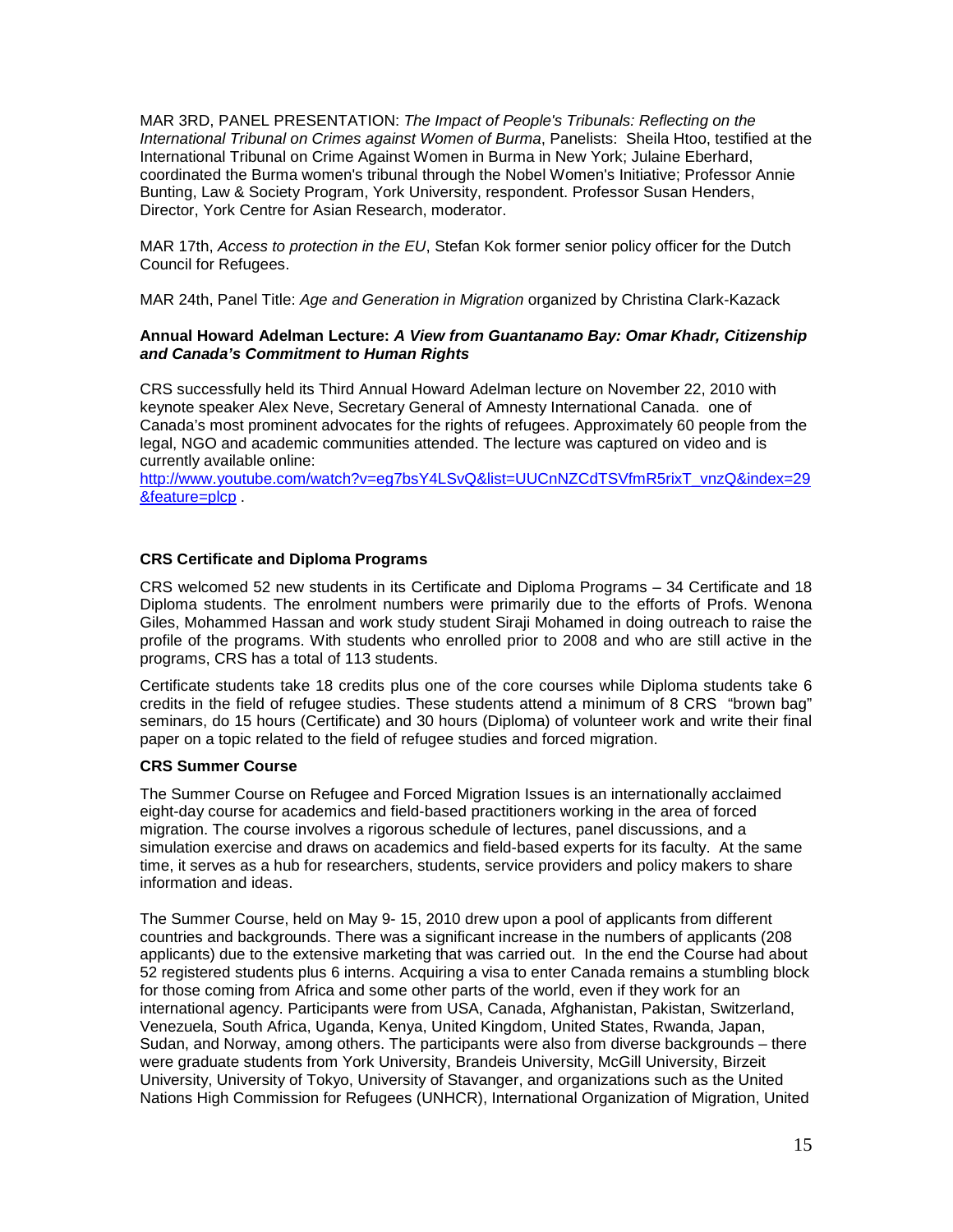Nations Children's Fund (UNICEF), UNMIS, Citizenship and Immigration Canada, Ibrahim Abu Lughod Institute of International Studies, and the Danish Refugee Council.

The 2011 Summer Course topics included: root causes of forced migration, refugee status and definition, international human rights and refugee protection, refugee resettlement, humanitarian assistance, gender, sexual minorities and forced migration, internal displacement, protracted refugees, human security, climate change and the Canadian refugee determination system. A range of faculty was drawn from the Centre for Refugee Studies, York University and from outside institutions. They include academics and practitioners from the DePaul University, University of Western Ontario, Carleton University, Queen's University, Brookings Institution, University of Toronto, Geneva Centre for Security Policy, Switzerland, Hispanic Development Council and the Department of Citizenship and Immigration, Canada.

## **Other Initiatives**

**International Association for the Study of Forced Migration (IASFM)** – Susan McGrath continued as President of IASFM. IASFM brings together academics, practitioners and decisionmakers working on forced migration issues. The members of IASFM meet at biennial conferences and share their news through a Newsletter. CRS is an institutional member, has assumed the management of the IASFM website and administers their listserv. IASFM is a member of the Refugee Research Network.

## **Continuing Education Certificate in Refugee and Forced Migration Studies**

In partnership with Atkinson's Continuing Education Department, the Centre continued to run a non-degree certificate program in refugee studies directed to the staff of the settlement sector agencies working with refugees. This is a professional development program to support workers in the newcomer settlement and healthcare sector, and the shelter system who are working with refugees and forced migrants. This non-degree certificate program consists of one introductory workshop and three 36- hour course for a total of 114 hours. The pedagogy consists of classroom sessions, small group and personal exercises and discussions. This year's program was only partially offered as it began to transition into a fully online program. There were 12 participants for the Legal module. The program was completely self-funded. Eligible students received funding support from the Professional Education Training (PET) Project, administered by the Ontario Council of Agencies Serving Immigrants (OCASI). It is expected that with the completion of the online transition, the program will be offered across Canada to the settlement sector in 2012.

## **5. Measures taken to Promote Equity as Enunciated in the University Academic Plan**

The Centre for Refugee Studies addresses York's commitment to social justice and equity in its mission and its practices. As indicated in the CRS mission statement, we are concerned about people who are displaced within their own countries and across borders for reasons of persecution, expulsion, violence, violation of fundamental human rights and loss of essential human security and livelihood. Our research seeks to further our understanding of the accommodation, protection, and assistance for refugees through asylum, settlement, resettlement and reintegration, but also the prevention of displacement. Our approach is by necessity interdisciplinary, cross-sectoral and global. We work with academics, community researchers, practitioners, policy makers and advocates.

The research and educational projects of CRS reflect a commitment to a diversity of perspectives and a range of issues concerned with equity and social justice. Recent projects focus on the settlement experiences of Muslim, Tamil and El Salvadorian refugees in Canada, the needs of the internally displaced in Southern Sudan and in Iran which has housed among the largest number of refugees in the world. The public education programs addressed an extensive number of topics including: human rights, human security, refugee law, and race, gender and social capital.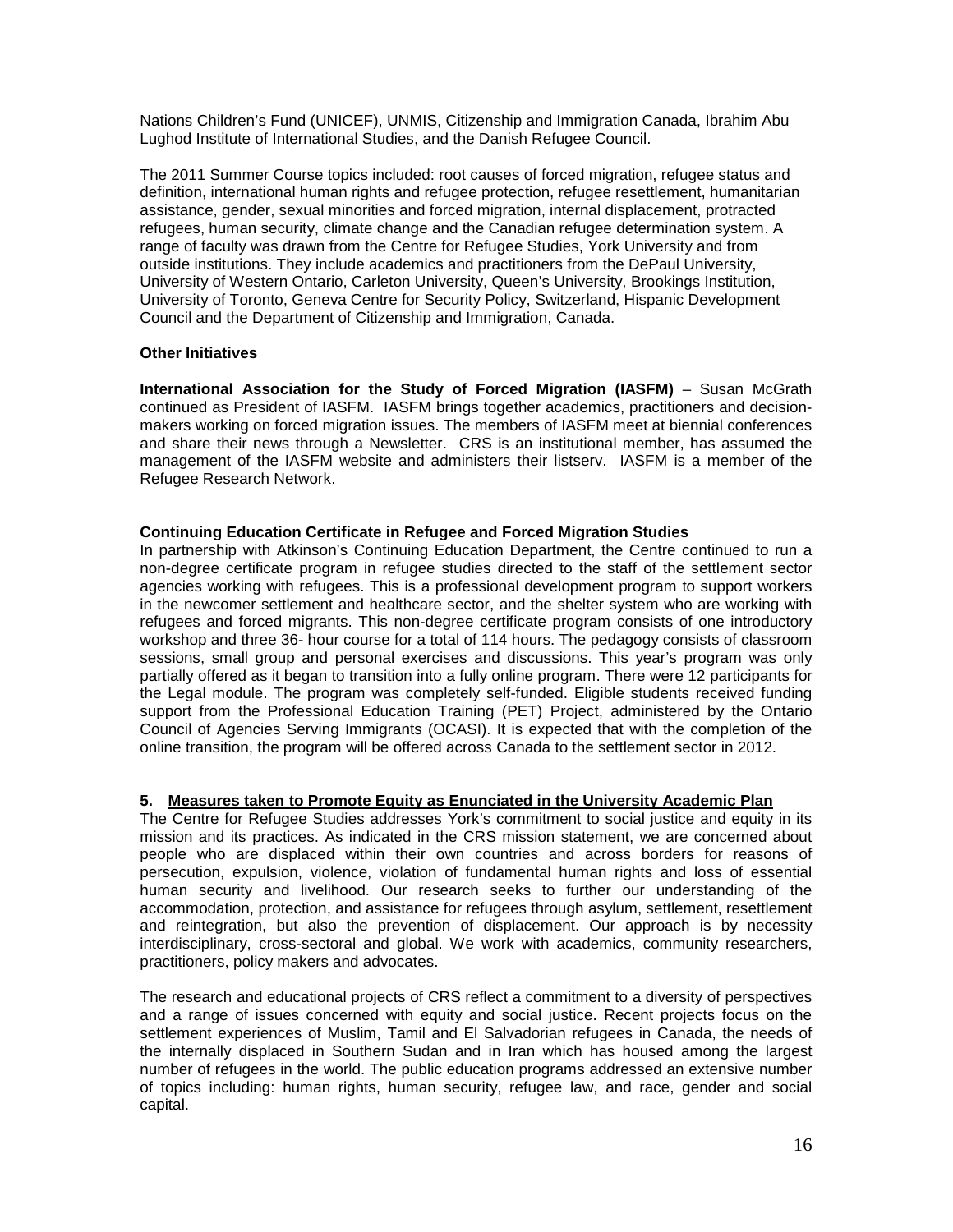Members of the Centre and participants of our programs reflect the uniquely dynamic, metropolitan and multi-cultural milieu of York University and the populations affected by forced migration. There is parity between men and women. We particularly try to support students who have experienced forced migration in our hiring of GAs and work study placements. We are committed to providing a work study placement to the refugee student sponsored each year by York's WUSC program – recent students are from the Congo, Burma and Malawi. CRS seeks to provide a welcoming atmosphere with an open door policy. Faith holidays and cultural preferences are considered in the organizing of activities and the provision of refreshments.

#### **6. Statement of Operations**

*Include the statement for the previous fiscal year-end (closing statement for the month of April) for all operating and endowment accounts.*

| <b>Account Description</b>                   | <b>Budget</b>  | <b>Actual</b> |
|----------------------------------------------|----------------|---------------|
| Revenue                                      |                |               |
| <b>ECR Donation</b>                          |                | 5,285.00      |
| <b>ECR Registration Fees</b>                 |                | 220.00        |
| <b>ECR Taxable Sales - General</b>           | $\overline{a}$ | 1,140.00      |
| <b>ECR Conf-Registr-Fees</b>                 |                | 2,885.00      |
| <b>ECR Membership Fees- Public</b>           |                | 805.00        |
| <b>ECR Guest Suites/Apartments</b>           |                | 4,259.81      |
| <b>Total External Cost Recoveries</b>        |                | 14,594.81     |
| ICR Workstudy Recoveries                     | 3,000.00       | 4,500.00      |
| <b>ICR Donations &amp; Grants</b>            |                | 11,875.00     |
| <b>Total Internal Cost Recoveries</b>        | 3,000.00       | 16,375.00     |
| Transfer from Research-Fund 5                |                | 2,147.00      |
| Transfer from Trust - Fund 6                 | 32,176.00      | 43,934.94     |
| <b>Total Other Revenue</b>                   | 32,176.00      | 46,081.94     |
| OTO Trsf within F/D F200 CC Ra               | 16,427.00      | 16,427.00     |
| <b>Total OTO Budget Allocations</b>          | 16,427.00      | 16,427.00     |
| <b>Total Central Allocations</b>             | 16,427.00      | 16,427.00     |
| <b>Total Revenue</b>                         | 51,603.00      | 93,478.75     |
| <b>Expenses</b>                              |                |               |
| Sal Ft Research Assistant                    | 35,039.00      | 31,426.27     |
| Wages-P/T Research Asst-N/Stud               |                | 1,020.00      |
| GuestLecturers&Honoraria NYork               |                | 200.00        |
| <b>Ben Ft Res Assistant</b>                  | 7,147.96       | 6,411.93      |
| Benefits-P/T Res Asst Not Stud               |                | 127.00        |
| <b>Total Res Staff Salary &amp; Benefits</b> | 42,186.96      | 39,185.20     |
| Salaries - Workstudy                         | 5,990.00       | 12,845.04     |
| Wages Non Cler Cas (Yk Studs)                |                | 318.24        |
| Benefits - Workstudy                         | 599.04         | 1,284.53      |
| Ben Non Cler Cas (Yk Studs)                  |                | 31.82         |

### **252460 – CRS Operating Account**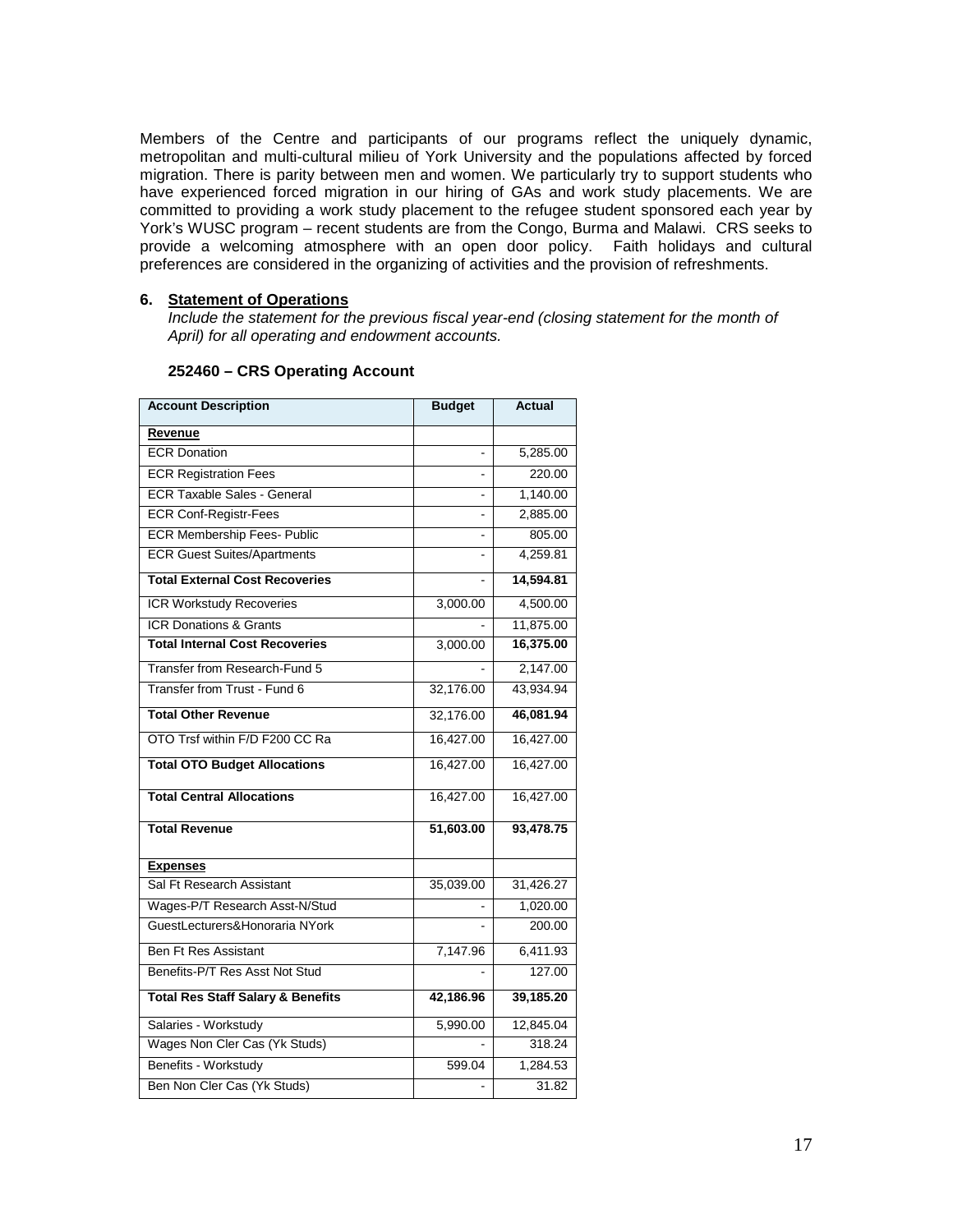| <b>Total Support Staff Salary &amp; Benefit</b> | 6,589.04                 | 14,479.63   |
|-------------------------------------------------|--------------------------|-------------|
| <b>Total Salaries and Benefits</b>              | 64,364.00                | 53,664.83   |
| Repair & Maintenance-Building                   |                          | 53.72       |
| Grounds                                         |                          | 117.96      |
| Computer Software-under \$10000                 |                          | 102.96      |
| <b>Total Equipment, Furniture, &amp; Bldgs</b>  |                          | 274.64      |
| Postage Resp Centre                             | 120.00                   | 165.24      |
| Postage-External Service                        |                          | (1,520.21)  |
| L.D./Telegrams                                  | 300.00                   | 898.99      |
| <b>Books-Periodicals</b>                        |                          | 25.00       |
| Shipping-Receiving                              |                          | 426.29      |
| <b>Deposit Adjustments</b>                      |                          | (180.00)    |
| <b>Credit Card Charges</b>                      |                          | 432.81      |
| Pay-At-Bank Charges                             |                          | 15.00       |
| Membership Fees Canada                          | 200.00                   |             |
| Computer Software-License Fee                   |                          | 238.86      |
| <b>Total Other Expenses</b>                     | 620.00                   | 501.98      |
| Travel-General-Faculty                          |                          | 1,041.27    |
| <b>Conference Fees--Faculty</b>                 |                          | 100.00      |
| <b>Travel-General-Support Staff</b>             | -                        | 679.84      |
| Daily Permits and Fines                         | $\overline{\phantom{0}}$ | 35.40       |
| <b>Conference Fees--Support Staff</b>           |                          | 120.00      |
| <b>Travel-General-Other</b>                     |                          | 6,422.84    |
| <b>Hotel Expense-Other</b>                      |                          | (2,051.27)  |
| Visiting Speakers-Travel -Gen                   |                          | 100.00      |
| Functions - Campus                              |                          | (1, 123.68) |
| Functions - External                            |                          | 295.00      |
| <b>Hospitality - Campus</b>                     | 5,000.00                 | 184.64      |
| Hospitality - External                          |                          | 34.24       |
| <b>Total Travel &amp; Hospitality</b>           | 5,000.00                 | 5,838.28    |
| Office Supplies Gen                             | 500.00                   | (367.59)    |
| <b>Computer Supplies- General</b>               |                          | 513.80      |
| Teach.&Res Gen Sup                              |                          | 360.97      |
| Audio-Visual                                    | 480.00                   | 1,214.92    |
| Printing And Photocopy Gen                      | 4,500.00                 | 3,032.65    |
| <b>Total Supplies-Comprehensive&amp;General</b> | 5,480.00                 | 4,754.75    |
| <b>Total Operating Costs</b>                    | 11,100.00                | 11,369.65   |
| Telephone Equip Rental-Telecom                  | 4,445.00                 | 5,755.80    |
| <b>Total Telephone &amp; Power</b>              | 4,445.00                 | 5,755.80    |
| Awards-General                                  |                          | 600.00      |
| <b>Total Scholarships &amp; Bursaries</b>       |                          | 600.00      |
| <b>Total Expenses</b>                           | 79,909.00                | 71,390.28   |
| <b>Surplus/ (Deficit) Current Year</b>          | (28, 306.00)             | 22,088.47   |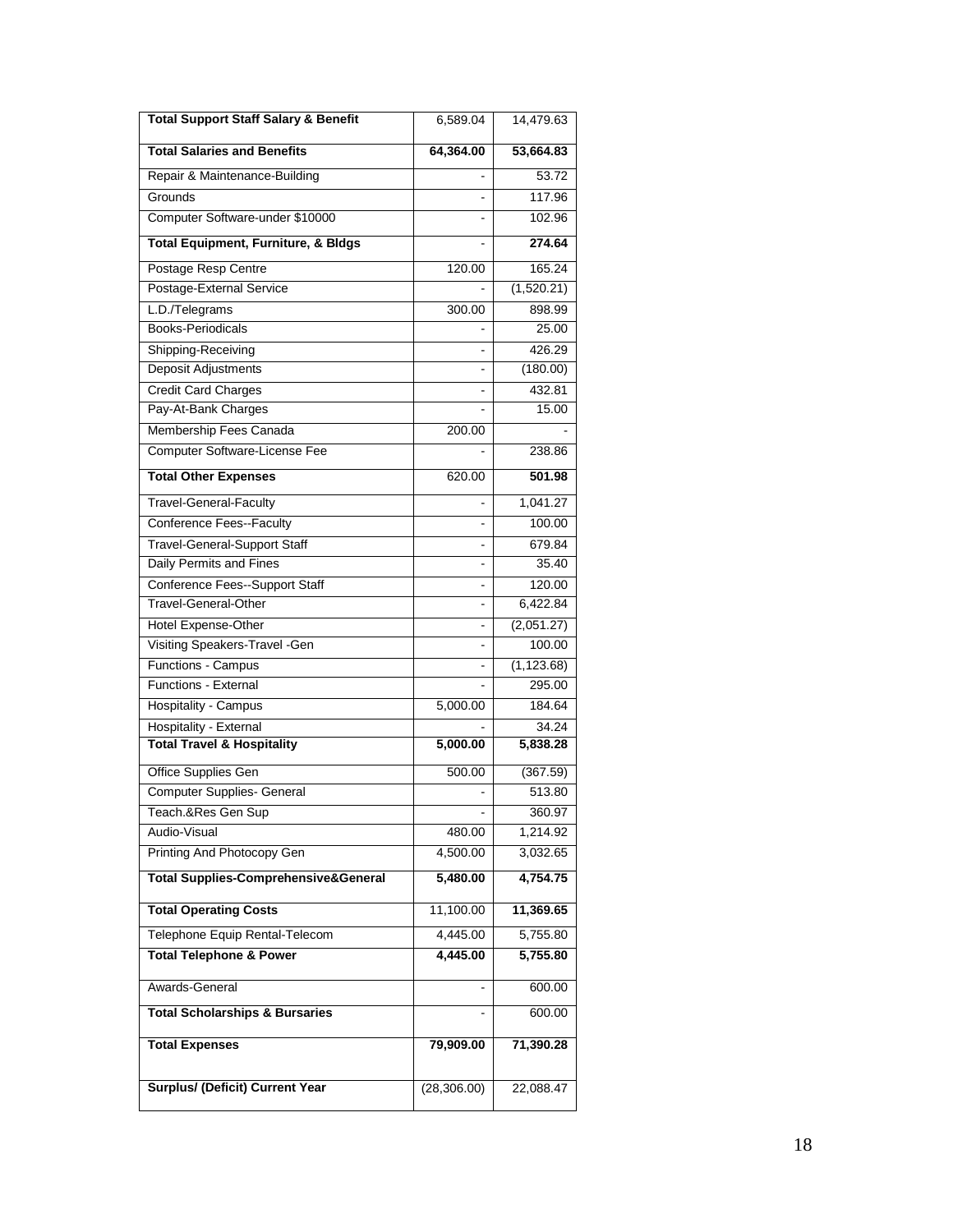| <b>Carry Forward from Previous Year</b> | 19,343.35 |
|-----------------------------------------|-----------|
| <b>Balance Available (Overspent)</b>    | 41,431.82 |

## **252470 – Summer School**

| <b>Account Description</b>                      | <b>Budget</b> | <b>Actual</b> |
|-------------------------------------------------|---------------|---------------|
| Revenue                                         |               |               |
| <b>ECR Registration Fees</b>                    | 5,000.00      | 41,394.82     |
| <b>ECR Taxable Sales - General</b>              |               | 3,160.00      |
| <b>Total External Cost Recoveries</b>           | 5,000.00      | 44,554.82     |
| <b>ICR Workstudy Recoveries</b>                 |               | 1,500.00      |
| <b>ICR Donations &amp; Grants</b>               |               | 250.00        |
| <b>Total Internal Cost Recoveries</b>           |               | 1,750.00      |
| <b>Total Revenue</b>                            | 5,000.00      | 46,304.82     |
| <b>Expenses</b>                                 |               |               |
| Asst'Shp-Ft Yk Grad Stud - Can                  | 2,294.00      | 6,344.74      |
| Wages Non Cler Cas (Yk Studs)                   |               | 5,506.49      |
| Ben Non Cler Cas (Yk Studs)                     |               | 550.64        |
| <b>Total Total Salaries and Benefits</b>        | 2,294.00      | 12,401.87     |
| L.D./Telegrams                                  | 50.00         | 133.40        |
| <b>Books-Periodicals</b>                        |               | 3,982.23      |
| Pay-At-Bank Charges                             | 60.00         | 15.00         |
| <b>Total Other Expenses</b>                     | 110.00        | 4,130.63      |
| Travel-General-Other                            | 3,380.00      | 4,142.21      |
| Functions - Campus                              |               | 427.56        |
| Hospitality - Campus                            | 3,500.00      | 5,041.86      |
| <b>Total Travel &amp; Hospitality</b>           | 6,880.00      | 9,611.63      |
| Office Supplies Gen                             | 1,000.00      | 833.49        |
| Audio-Visual                                    | 270.00        | 635.00        |
| Printing And Photocopy Gen                      | 4,100.00      | 362.66        |
| <b>Total Supplies-Comprehensive&amp;General</b> | 5,370.00      | 1,831.15      |
| <b>Total Operating Costs</b>                    | 12,360.00     | 15,573.41     |
| Telephone Equip Rental-Telecom                  | 657.00        | 865.20        |
| <b>Total Telephone &amp; Power</b>              | 657.00        | 865.20        |
| <b>Total Taxes and Utilities</b>                | 657.00        | 865.20        |
| <b>Total Expenses</b>                           | 15,311.00     | 28,840.48     |
| <b>Surplus/ (Deficit) Current Year</b>          | (10, 311.00)  | 17,464.34     |
| <b>Carry Forward from Previous Year</b>         | 22,912.87     |               |
| <b>Balance Available (Overspent)</b>            | 40,377.21     |               |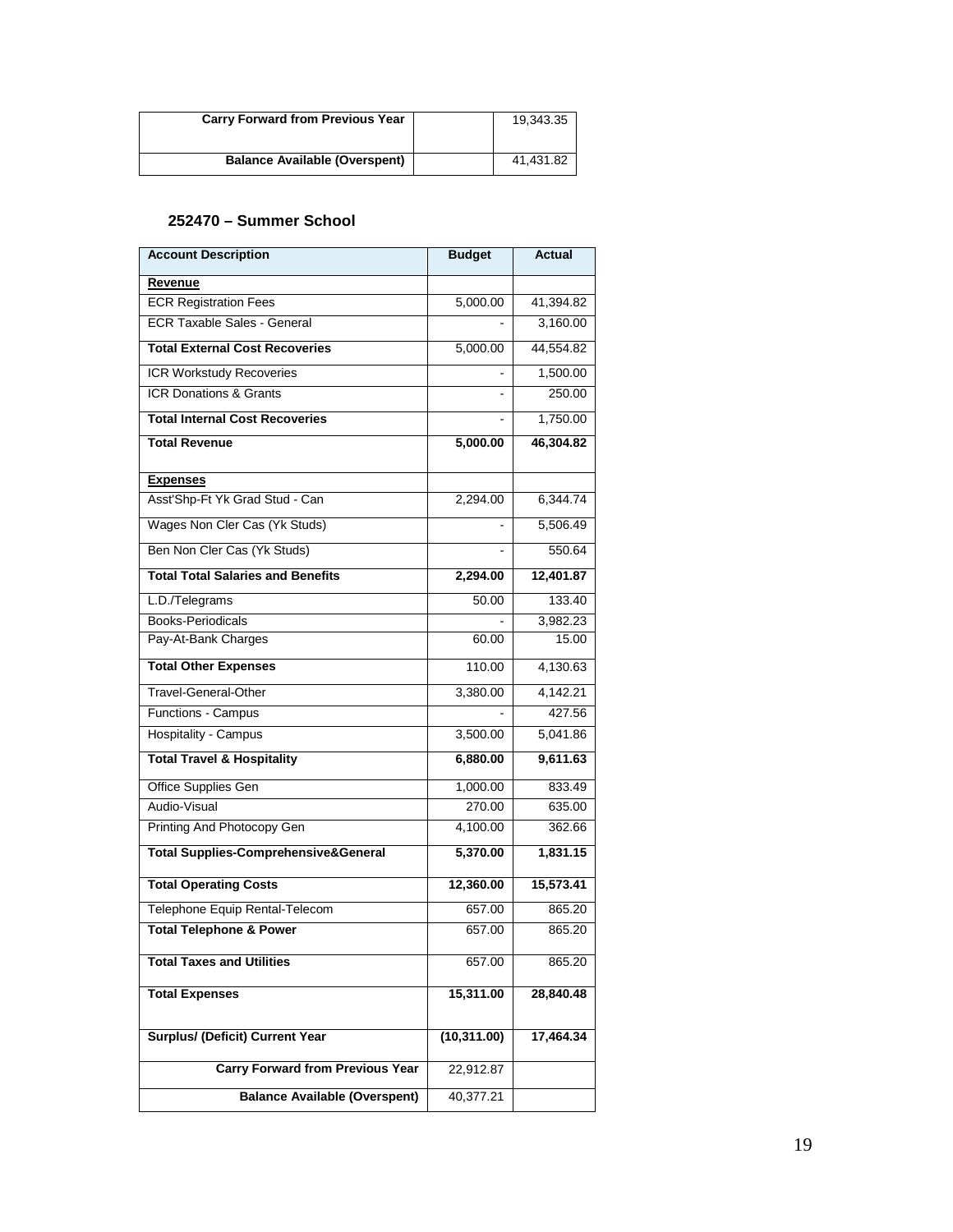# **252475 – Refuge**

| <b>Account Description</b>                      | <b>Budget</b>  | <b>Actual</b> |
|-------------------------------------------------|----------------|---------------|
| <b>Revenue</b>                                  |                |               |
| <b>ECR Salaries-Wages</b>                       |                | 4,237.30      |
| <b>ECR Benefits-Wages</b>                       |                | 762.70        |
| <b>ECR Subscriptions</b>                        | 4,500.00       | 4,488.10      |
| <b>Total External Cost Recoveries</b>           | 4,500.00       | 9,488.10      |
| ICR Workstudy Recoveries                        | 2,940.00       | 3,000.00      |
| <b>Total Internal Cost Recoveries</b>           | 2,940.00       | 3,000.00      |
| <b>ECR Royalties</b>                            | 2,500.00       | 1,854.88      |
| <b>Total Other Revenue</b>                      | 2,500.00       | 1,854.88      |
| <b>Total Revenue</b>                            | 9,940.00       | 14,342.98     |
| <b>Expenses</b>                                 |                |               |
| GuestLecturers&Honoraria NYork                  |                | 524.26        |
| <b>Total Research Staff - Salaries</b>          | ۰              | 524.26        |
| <b>Total Res Staff Salary &amp; Benefits</b>    |                | 524.26        |
| Salaries - Workstudy                            | 5,760.00       | 6,539.52      |
| Wages Non Cler Cas (Yk Studs)                   | 1,320.00       | 880.00        |
| <b>Total Support Staff - Salaries</b>           | 7,080.00       | 7,419.52      |
| Benefits - Workstudy                            | 807.00         | 653.98        |
| Ben Non Cler Cas (Yk Studs)                     | 132.00         | 44.00         |
| <b>Total Support Staff - Benefits</b>           | 939.00         | 697.98        |
| <b>Total Support Staff Salary &amp; Benefit</b> | 8,019.00       | 8,117.50      |
| Professional&Tech Serv Ben N/A                  |                | 2,565.71      |
| Wages - Outside Prof. Services                  |                | 4,200.00      |
| <b>Total Other - Salaries</b>                   |                | 6,765.71      |
| Benefits - Outside Prof. Serv.                  | $\blacksquare$ | 840.00        |
| <b>Total Other - Benefits</b>                   |                | 840.00        |
| <b>Total Other Salaries and Benefits</b>        | ÷              | 7,605.71      |
| <b>Total Total Salaries and Benefits</b>        | 8,019.00       | 16,247.47     |
| Postage-External Service                        |                | 1,004.32      |
| Shipping-Receiving                              |                | 68.08         |
| Pay-At-Bank Charges                             |                | 15.00         |
| <b>Total Other Expenses</b>                     |                | 1,087.40      |
| Printing And Photocopy Gen                      | 10.00          | 2.35          |
| <b>Total Supplies-Comprehensive&amp;General</b> | 10.00          | 2.35          |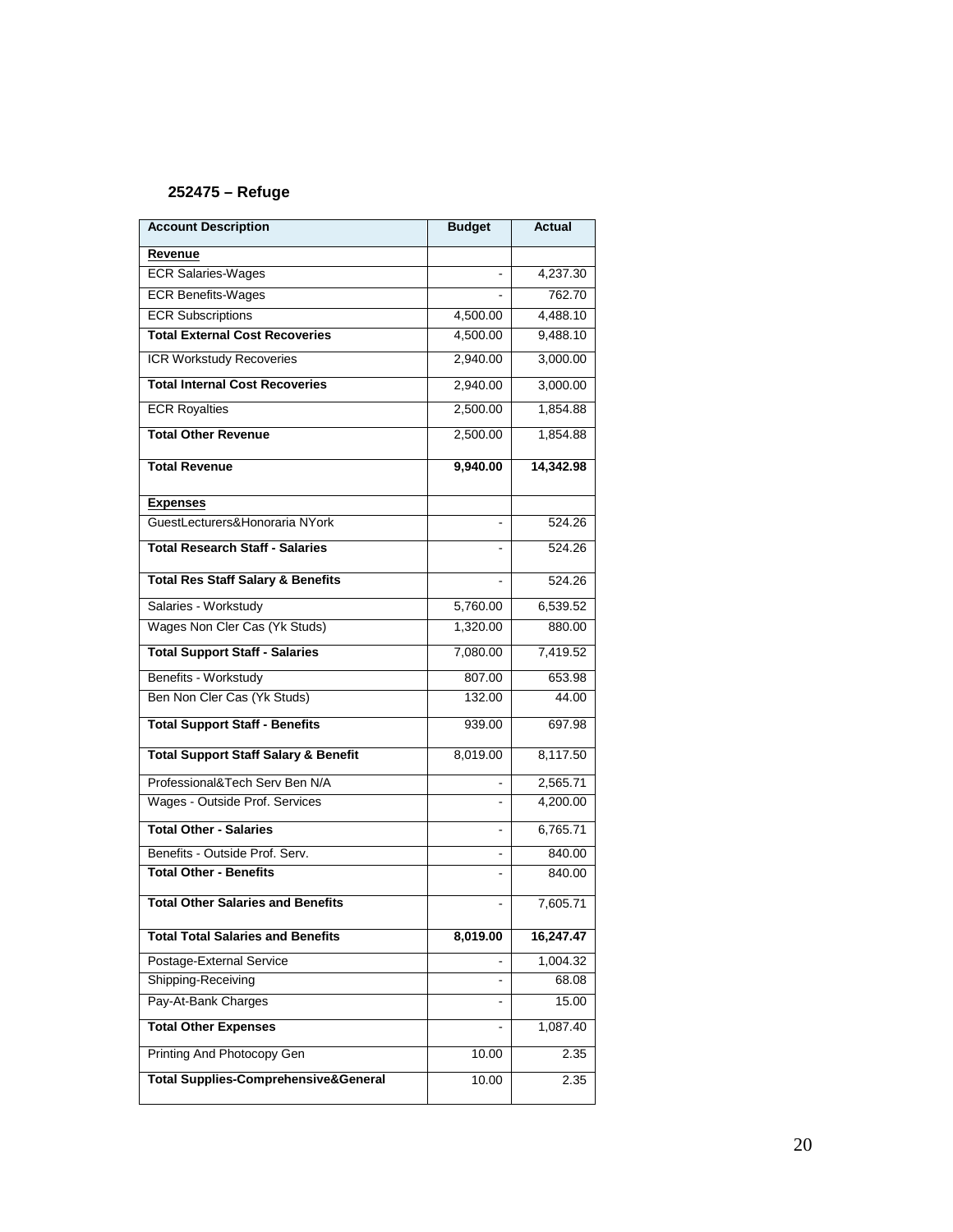| <b>Total Operating Costs</b>            | 10.00    | 1,089.75   |
|-----------------------------------------|----------|------------|
| <b>Total Expenses</b>                   | 8,686.00 | 17,337.22  |
| <b>Surplus/ (Deficit) Current Year</b>  | 1,254.00 | (2,994.24) |
| <b>Carry Forward from Previous Year</b> |          | 12,317.45  |
| <b>Balance Available (Overspent)</b>    |          | 9,323.21   |

## **630051 – Endowment Account**

|                                | Actual    |
|--------------------------------|-----------|
| Revenue                        |           |
| <b>Endowed Pool Interest</b>   | 43,934.73 |
| <b>Expenses</b>                |           |
| Transfer to Operating - Fund 2 | 43,934.94 |

# **7. Budget for Current Fiscal Year**

# **252460 CRS Operating Account**

| Revenue                           |        |
|-----------------------------------|--------|
| <b>ICR Workstudy Recoveries</b>   | 6,000  |
| <b>Internal Cost Recoveries</b>   | 6,000  |
| Transfer from Trust - Fund 6      | 43,935 |
| <b>Other Revenue</b>              | 43,935 |
| OTO Trsf within F/D F200 CC Ra    | 16,427 |
| <b>OTO Budget Allocations</b>     | 16,427 |
| <b>Central Allocations</b>        | 16,427 |
| <b>Total Revenue</b>              | 66,362 |
| Admin Stipend YUFA                | 5,356  |
| Sal Ft Research Assistant         | 23,334 |
| Salaries - Workstudy              | 11,520 |
| Ben Admin Stipend YUFA            | 1,071  |
| <b>Ben Ft Res Assistant</b>       | 4,760  |
| Benefits - Workstudy              | 1,614  |
| <b>Salaries and Benefits</b>      | 47,655 |
| Office Supplies Gen               | 250    |
| <b>Computer Supplies- General</b> | 500    |
| Audio-Visual                      | 1,100  |
| Printing And Photocopy Gen        | 2,800  |
| Postage - Other                   | 130    |
| L.D./Telegrams                    | 900    |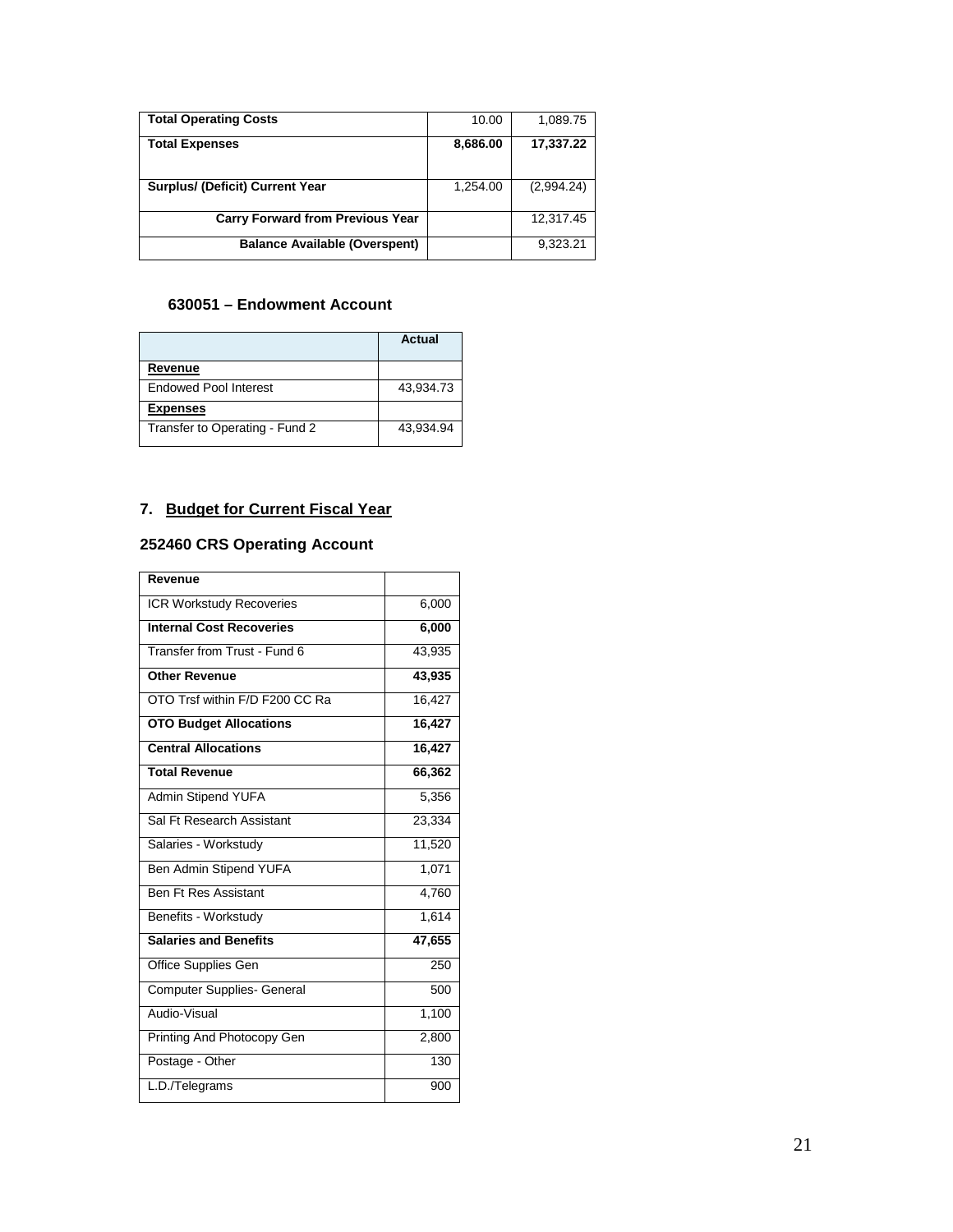| Shipping-Receiving                  | 400    |
|-------------------------------------|--------|
| <b>Credit Card Charges</b>          | 360    |
| Pay-At-Bank Charges                 | 75     |
| <b>Travel-General-Faculty</b>       | 120    |
| <b>Travel-General-Support Staff</b> | 100    |
| Hospitality - Campus                | 3,000  |
| Membership Fees Canada              | 200    |
| Membership Fees U.S.A.              | 2,937  |
| Repair & Maintenance-Building       | 100    |
| <b>Operating Costs</b>              | 12,972 |
| Telephone Equip Rental-Telecom      | 4,650  |
| <b>Taxes and Utilities</b>          | 4,650  |
| <b>Total Expenses</b>               | 65,277 |
| <b>Total Revenue Less Expenses</b>  | 1,085  |
| <b>Carryforward From Prev Year</b>  | 41,432 |
| <b>Carryforward to Next Year</b>    | 42,517 |

<u>and the state</u>

 $\overline{\phantom{0}}$ 

# **252470 Summer Course**

| Revenue                            |          |
|------------------------------------|----------|
| <b>ECR Registration Fees</b>       | 40,000   |
| <b>External Cost Recoveries</b>    | 40,000   |
| <b>ICR Salaries-Academic</b>       | (7, 863) |
| <b>ICR Benefits-Academic</b>       | (1, 180) |
| <b>Internal Cost Recoveries</b>    | (9,043)  |
| <b>Total Revenue</b>               | 30,957   |
| Wages Non Cler Cas (Yk Studs)      | 13,520   |
| Ben Non Cler Cas (Yk Studs)        | 1,352    |
| <b>Salaries and Benefits</b>       | 14,872   |
| Office Supplies Gen                | 500      |
| Audio-Visual                       | 700      |
| Printing And Photocopy Gen         | 375      |
| L.D./Telegrams                     | 150      |
| Pay-At-Bank Charges                | 30       |
| Travel-General-Other               | 4,500    |
| Hospitality - Campus               | 5,500    |
| <b>Operating Costs</b>             | 11,755   |
| Telephone Equip Rental-Telecom     | 721      |
| <b>Taxes and Utilities</b>         | 721      |
| <b>Total Expenses</b>              | 27,348   |
| <b>Total Revenue Less Expenses</b> | 3,609    |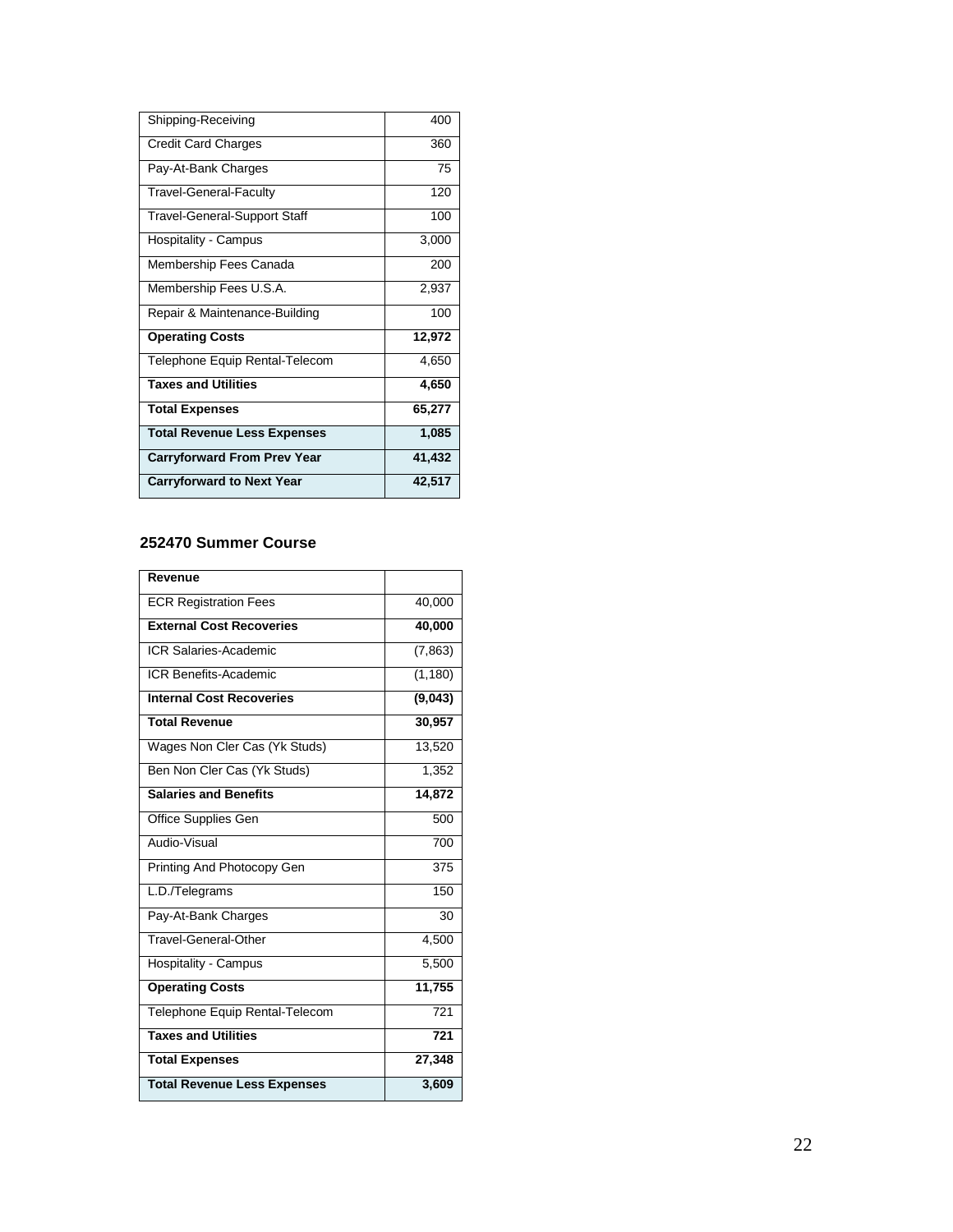| <b>Carryforward From Prev Year</b> | 40,377 |
|------------------------------------|--------|
| <b>Carryforward to Next Year</b>   | 43,986 |

## **252475 Refuge**

| Revenue                            |                 |
|------------------------------------|-----------------|
| <b>ECR Subscriptions</b>           | 4,500           |
| <b>External Cost Recoveries</b>    | 4,500           |
| <b>ICR Workstudy Recoveries</b>    | 3,000           |
| <b>Internal Cost Recoveries</b>    | 3,000           |
| <b>ECR Royalties</b>               | 1,800           |
| <b>Other Revenue</b>               | 1,800           |
| <b>Total Revenue</b>               | 9,300           |
| <b>Expenses</b>                    |                 |
| Salaries - Workstudy               | 5,760           |
| Professional&Tech Serv Ben N/A     | 2,500           |
| Benefits - Workstudy               | 806             |
| <b>Salaries and Benefits</b>       | 9,066           |
| Printing And Photocopy Gen         | $\overline{10}$ |
| Postage-External Service           | 1,000           |
| <b>Operating Costs</b>             | 1,010           |
| Telephone Equip Rental-Telecom     | 657             |
| <b>Taxes and Utilities</b>         | 657             |
| <b>Total Expenses</b>              | 10,733          |
| <b>Total Revenue Less Expenses</b> | (1, 433)        |
| <b>Carryforward From Prev Year</b> | 9,323           |
| <b>Carryforward to Next Year</b>   | 7,890           |

#### **8. Graduate Training Activities/Accomplishments**

The Centre benefits from an active caucus of graduate students. This year they successfully organized and held the annual Graduate Student Conference and many members have become active in the New Scholars Network.

One member of the student caucus was elected to sit on the CRS Executive Committee and all CRS graduate students are members of the CRS Council.

The internship program of the CRS Summer Course provided opportunities for five students to learn how to organize large academic events as well as connect them to an international group of refugee scholars and practitioners and the latest research and practices issues in the refugee field. Graduate students also assisted with and presented at the CARFMS conference in May. The CARFMS association facilitates the participation of graduate students from York and other Canadian universities.